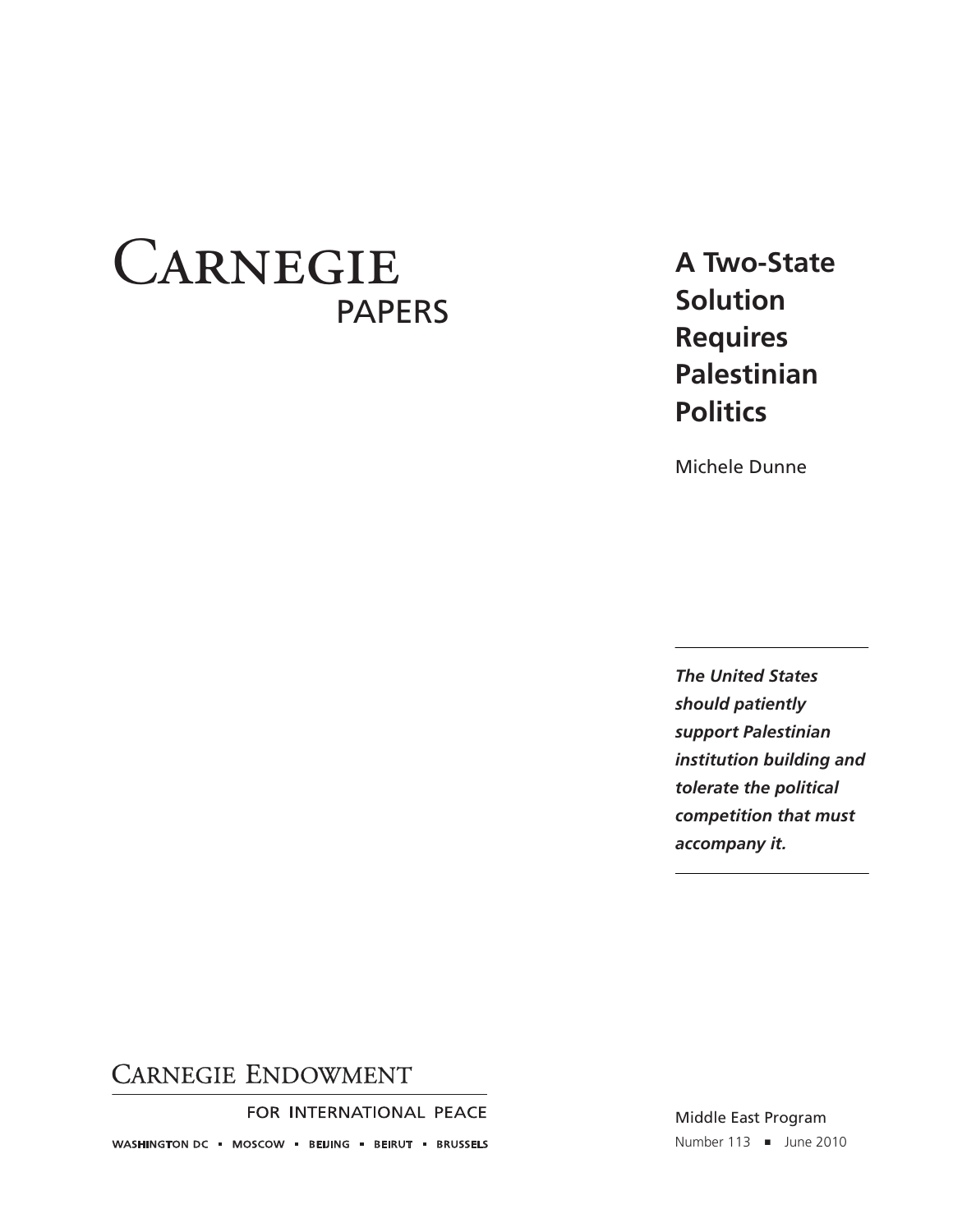© 2010 Carnegie Endowment for International Peace. All rights reserved.

The Carnegie Endowment does not take institutional positions on public policy issues; the views represented here are the author's own and do not necessarily reflect the views of the Endowment, its staff, or its trustees.

No part of this publication may be reproduced or transmitted in any form or by any means without permission in writing from the Carnegie Endowment. Please direct inquiries to:

Carnegie Endowment for International Peace Publications Department 1779 Massachusetts Avenue, NW Washington, DC 20036 Phone: 202-483-7600 Fax: 202-483-1840 www.CarnegieEndowment.org

This publication can be downloaded at no cost at www.CarnegieEndowment.org/ pubs.

#### **About the Author**

**Michele Dunne** is a senior associate at the Carnegie Endowment for International Peace and editor of the online journal, the *Arab Reform Bulletin*.

A former specialist at the U.S. Department of State and White House on Middle East affairs, she served in assignments including the National Security Council staff, the Secretary of State's Policy Planning Staff, the U.S. Embassy in Cairo, the U.S. Consulate General in Jerusalem, and the Department of State's Bureau of Intelligence and Research. She holds a Ph.D. from Georgetown University.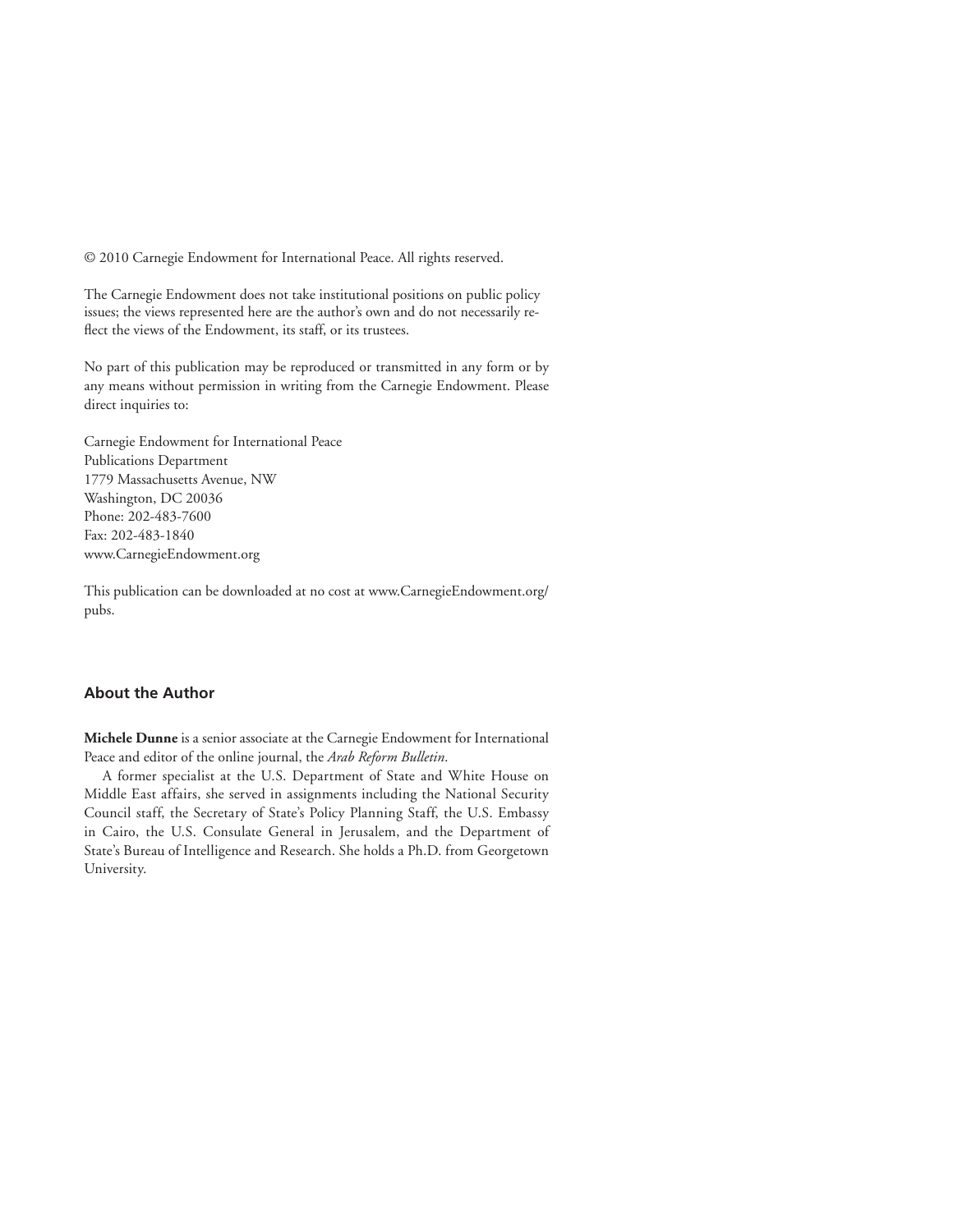## **Contents**

| <b>Summary</b>                                                            |    |
|---------------------------------------------------------------------------|----|
| Ignoring the Need to Build Institutions:<br>The Legacy of the 1990s       |    |
| <b>Manipulating Palestinian Politics: 2000 to 2008</b>                    | 6  |
| 2009 Onward: The Fayyad Plan and<br><b>Aborted Reconciliation Efforts</b> | 11 |
| A New Approach                                                            |    |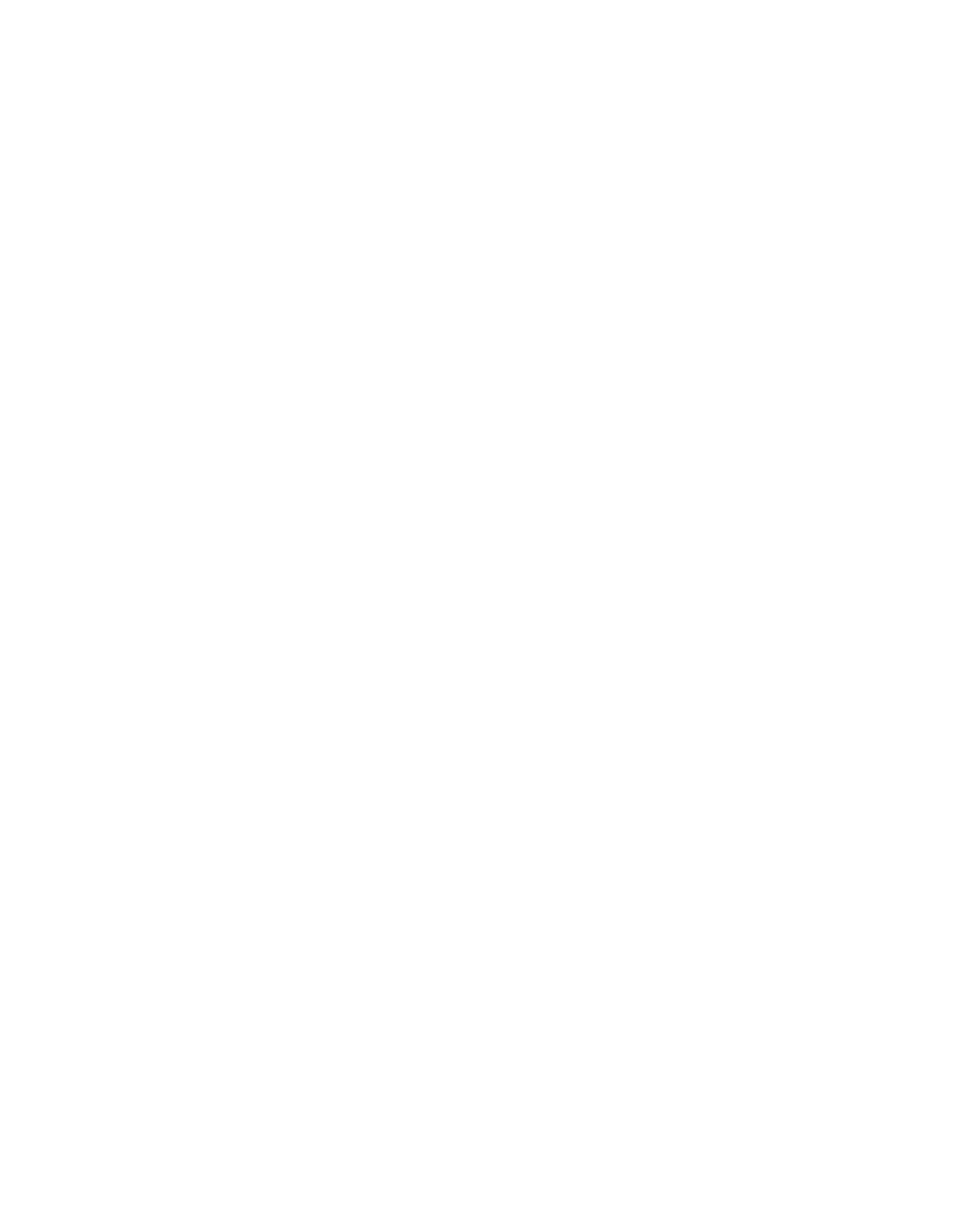#### **Summary**

Successful Israeli–Palestinian negotiations, whether the indirect talks begun in May 2010 or direct talks, will require a Palestinian leadership that enjoys adequate support in the West Bank and Gaza. Building the institutions of a Palestinian state is also crucial and long overdue. Prime Minister Salam Fayyad's two-year plan for institution building, announced in August 2009, is laudable but has significant limitations. That plan, and Palestinian decision making, suffer from a common problem: the suspension of normal political life since the 2007 rift with Hamas and Gaza coup. Without a presidential election, legitimacy is draining away from President Mahmoud Abbas; without a functioning Palestinian Legislative Council (PLC) and its ability to make laws, institution building is severely limited.

The United States should move beyond the short-term thinking that inconvenient Palestinian politics can and should be delayed because a negotiating breakthrough is just around the corner—that has afflicted its policies for decades. This does not mean that the United States should engage Hamas directly, which would have the unfortunate effect of validating the group's violent and rejectionist tactics. Instead, the United States should develop a strategy that patiently supports Palestinian institution building and tolerates the internal Palestinian political competition and bargaining that must accompany it; seeks breakthroughs in negotiations with Israel; and holds the Palestinian Authority to a commitment to prevent violence against Israel.

It is tempting to consider it impossible to negotiate a two-state solution to the Israeli–Palestinian conflict. The United States faces many obstacles in facilitating any such agreement: *inter alia*, a lack of confidence on the Israeli and Palestinian sides; ongoing Israeli settlement construction; and the rift between Palestinian secular nationalists and Islamists. Moving forward with a new approach requires untangling the various problems as well as considering how previous U.S. policies have contributed to them and how the United States can help the parties extricate themselves.

U.S. President Barack Obama correctly identified divisions within Israeli and Palestinian camps—"the political environment, the nature of their coalitions or the divisions within their societies"—as a reason his administration's first peace efforts failed.<sup>1</sup> Obama did not acknowledge, however, that the United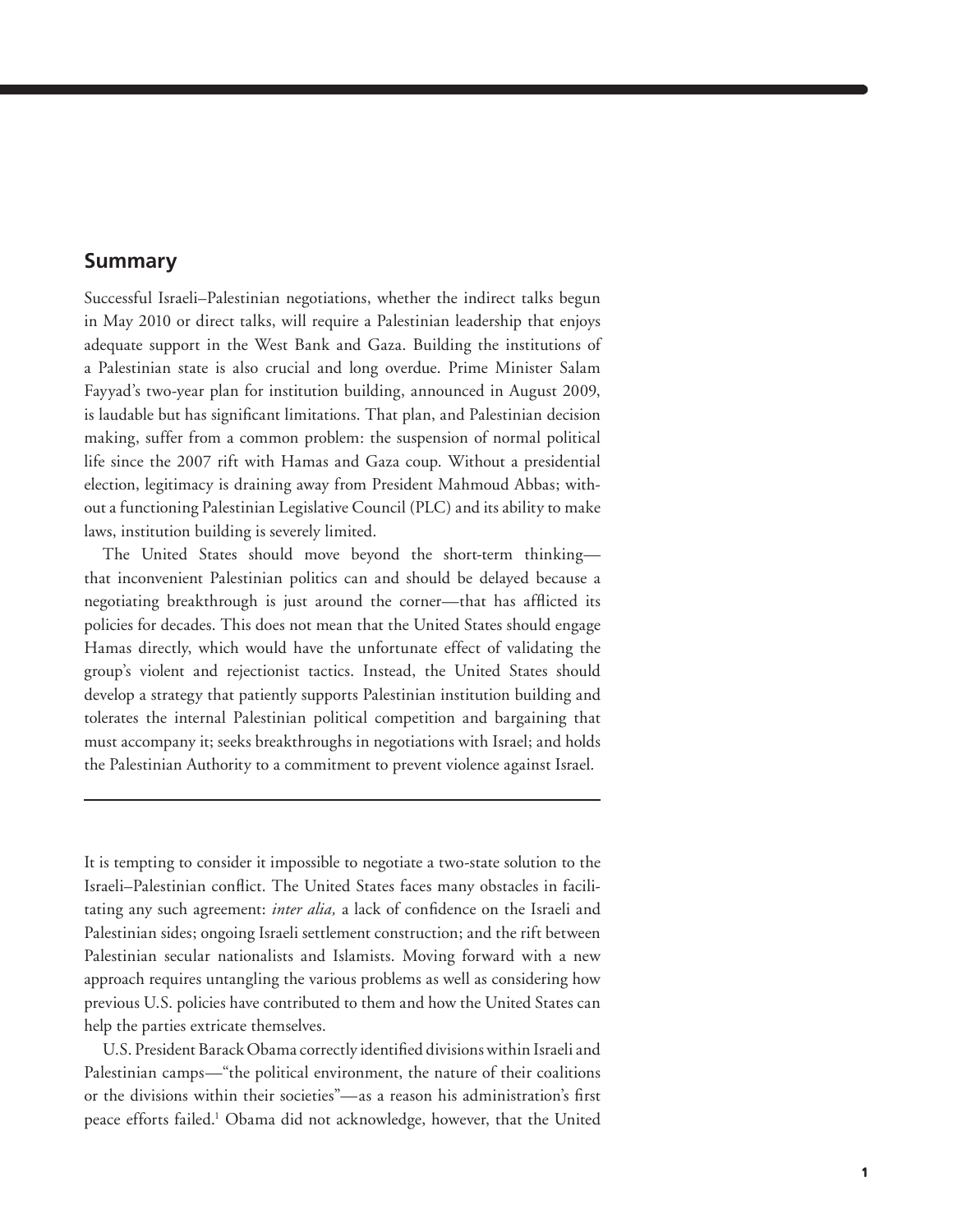States bears some responsibility for this problem. Over the past twenty years, Washington has badly mishandled Palestinian domestic politics, attempting to ignore or manipulate it, with equally disastrous results. At one time the United States sought to exclude the Palestinian Liberation Organization (PLO); in recent years it has been the Islamic Resistance Organization (Hamas). While concerns about Hamas and terrorism are real and need to be taken seriously, it is time to recognize that the organization cannot be pressured or starved out of existence or political relevance.

The Fatah–Hamas rift is only the most recent consequence, however, of a long-running problem: the international community's ambivalence about allowing Palestinians to choose their own leaders. Since its founding in 1964, the PLO struggled for international recognition, partly because of its use of terrorism. In 1974 it won recognition from Arab states as the "sole legitimate representative of the Palestinian people." A majority of UN members accepted a self-declared Palestinian state in 1988, but Israel and the United States did not accept the PLO as a legitimate leadership until 1993. West Bank and Gaza Palestinians held presidential and parliamentary polls in 1996, following the Oslo I and II agreements, lending electoral legitimacy to their institutions for the first time.

The international community, particularly the United States and Europe, initially dedicated funds and efforts to the building of Palestinian institutions of self-government. These foreign governments believed this would be short-term assistance—no more than five years—until negotiations resolved the outstanding issues between Israel and the Palestinians. This short-term thinking about building institutions, however, contained the seeds of its own destruction. The international community, led by the United States, failed to take Palestinian institution building seriously in the crucial early years of the 1990s, and later tried to use it as an instrument to control leadership selection. After more than fifteen years of alternating neglect and manipulation—and no peace agreement—various Palestinian institutions are in danger of collapsing or have already done so.

Why do Palestinian institutions matter? Is it not possible to keep PA institutions alive without holding elections? Would it not be easier to reach a peace agreement with the current PLO leadership, then get popular support through a referendum or similar device? This belief that peace is just around the corner, and that Palestinian politics can and should be put on hold until peace is achieved, is precisely the sort of short-term thinking that has paralyzed Palestinian leadership and led to the disastrous rift with Hamas.

Institutions chosen through free political competition provide a peaceful way to mediate differences and reach decisions that enjoy legitimacy among citizens. In most cases, legitimate institutions cannot be built in the absence of, or as a precursor to, a basic political settlement involving the main political forces in the country.<sup>2</sup> Palestinian leaders including Abbas and his predecessor,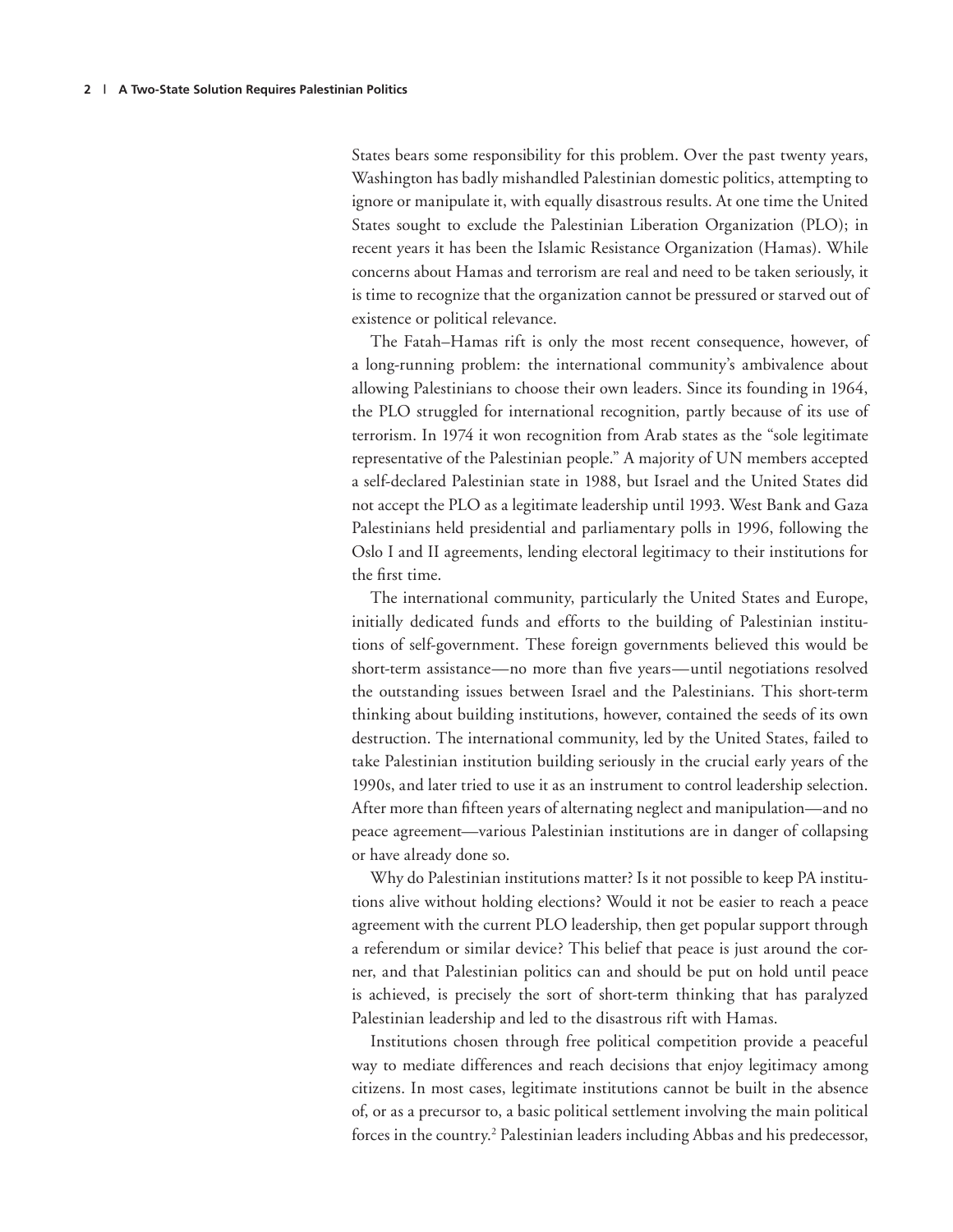Yasser Arafat, have made it clear that they will not sign on to a peace deal unless it enjoys clear popular support throughout the Palestinian territories. It should be apparent by now that no such agreement is just around the corner, and that the United States should think about these issues more strategically.

The tendency to neglect long-term institution building for Palestinians can be attributed, to some extent, to the tendency of policy makers and diplomats to focus on immediate crises. Also, there is a fear among some U.S. officials that Palestinian voters would choose leaders unwilling to negotiate with Israel (or with whom Israel is unwilling to negotiate), as occurred in the January 2006 parliamentary elections. Hamas's victory created a serious policy problem for the United States, which could not give its taxpayers' dollars to an organization deemed a terrorist group under U.S. law. But the United States' response turned that bad situation into a disastrous one. In its single-minded pursuit of a negotiated solution to the conflict and a cooperative Palestinian partner, the United States has refused to take a realistic view of Palestinian politics and has thwarted—at times inadvertently, at times deliberately—the emergence of Palestinian institutions capable of mediating differences peacefully.

### **Ignoring the Need to Build Institutions: The Legacy of the 1990s**

Although the Bush administration's handling of the 2006 parliamentary elections has been broadly criticized, Washington's failure to weigh the repercussions of Palestinian politics goes back much further. From 1993, the time of the first Oslo Accord, until 2000, when peace negotiations collapsed after the second Palestinian uprising began, the United States mostly ignored how Arafat's behavior harmed nascent Palestinian institutions. He undermined the PLC, created multiple security services, and allowed human rights abuses and corruption. Opportunities to begin building institutions for a future Palestinian state—or a "Palestinian entity," in the U.S. diplomatic parlance of the time were squandered in the 1990s.

The U.S. approach was to allow Arafat to do as he liked within the newly established Palestinian Authority (PA) as long as he cooperated with the United States and Israel on preventing terrorism and continuing negotiations. Diplomats in the field raised concerns with Washington officials that allowing Arafat to undermine the PA's legislative and judicial arms would have dangerous consequences. But officials in Washington were "tone deaf," according to one former U.S. diplomat, and preoccupied with addressing a series of shortterm security crises so that Israel would not abandon the negotiating process.<sup>3</sup> "We traded stability in the peace process for concerns about governance and corruption," a former U.S. negotiator acknowledged.<sup>4</sup>

Two episodes from the mid-1990s illustrate how the United States assisted in undermining institutions of the new PA. In the first, the United States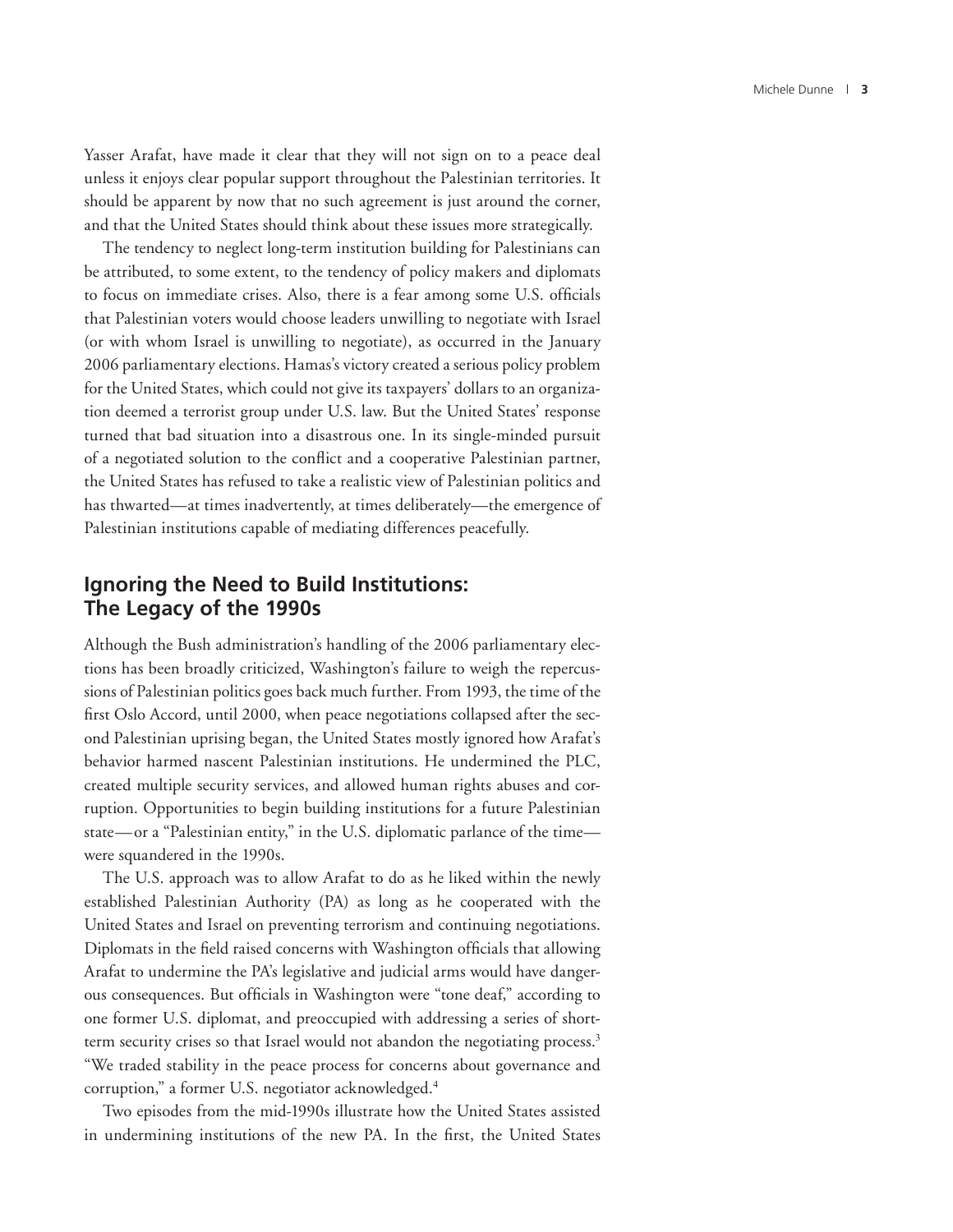urged the creation of state security courts that would bypass the newly created Palestinian justice system in order to mete out swift punishment to those suspected of planning or carrying out terrorist attacks. The Supreme State Security Court, established by decree in early 1995, was immune to legal challenges and conducted truncated trials, often late at night and within hours of a suspect's arrest. In March 1995, Vice President Al Gore praised the court as "an important step forward in helping to build confidence in the peace process and in the effort by authorities on all sides to control violence and stop terrorism and defeat the enemies of the peace process."<sup>5</sup>

The court ostensibly was created to show PA responsiveness to Israeli security concerns, but there were at least two other reasons for Arafat to take the step. First, the court would allow the PA to avoid the politically difficult possibility of having to extradite to Israel a Palestinian suspected of crimes against Israeli soldiers or settlers. Israel could demand such extradition under the provisions of the May 1994 Gaza-Jericho Agreement. Second, the court provided Arafat with a way to handle politically sensitive cases—in many cases unrelated to terrorism—rapidly and ruthlessly, setting aside the procedural safeguards in the nascent Palestinian judicial system. Amnesty International and Human Rights Watch documented copiously the human rights violations perpetrated by the court, attributing its creation to (in the words of Human Rights Watch) "enormous pressure exerted by Israel and the United States on President Arafat to prevent and punish anti-Israeli violence by militant groups."6

The Palestinian security court was "audacious and brazen," even by the standards of military and security courts in other Arab countries, according to Arab legal affairs expert Nathan J. Brown. Such courts "generally observe more safeguards and take more than a few hours to finish their work."<sup>7</sup> The opportunity to build a credible institution and enshrine the rule of law a longer-term goal—was sabotaged by a short-term need to deal swiftly with terrorist threats to the peace process. In focusing on the shorter term, the United States encouraged Arafat down the path of authoritarianism trod by other Arab leaders.

The second example, which has had even greater ramifications, was the United States' failure to stand up for the elected PLC. The September 1995 Oslo II accord called for elections to establish the council "in order that the Palestinian people in the West Bank, Jerusalem and the Gaza Strip may democratically elect accountable representatives" and specified that the elections should be understood to "provide a democratic basis for the establishment of Palestinian institutions."8 The council would have legislative powers and some executive powers, in the sense that it would form an "Executive Authority" (i.e., a cabinet) from among its members, to which the separately elected president could add members. Although the PA was not a sovereign state—at the time the United States had not publicly favored creation of such a state—the agreement implicitly recognized a principle articulated by Locke: "... the first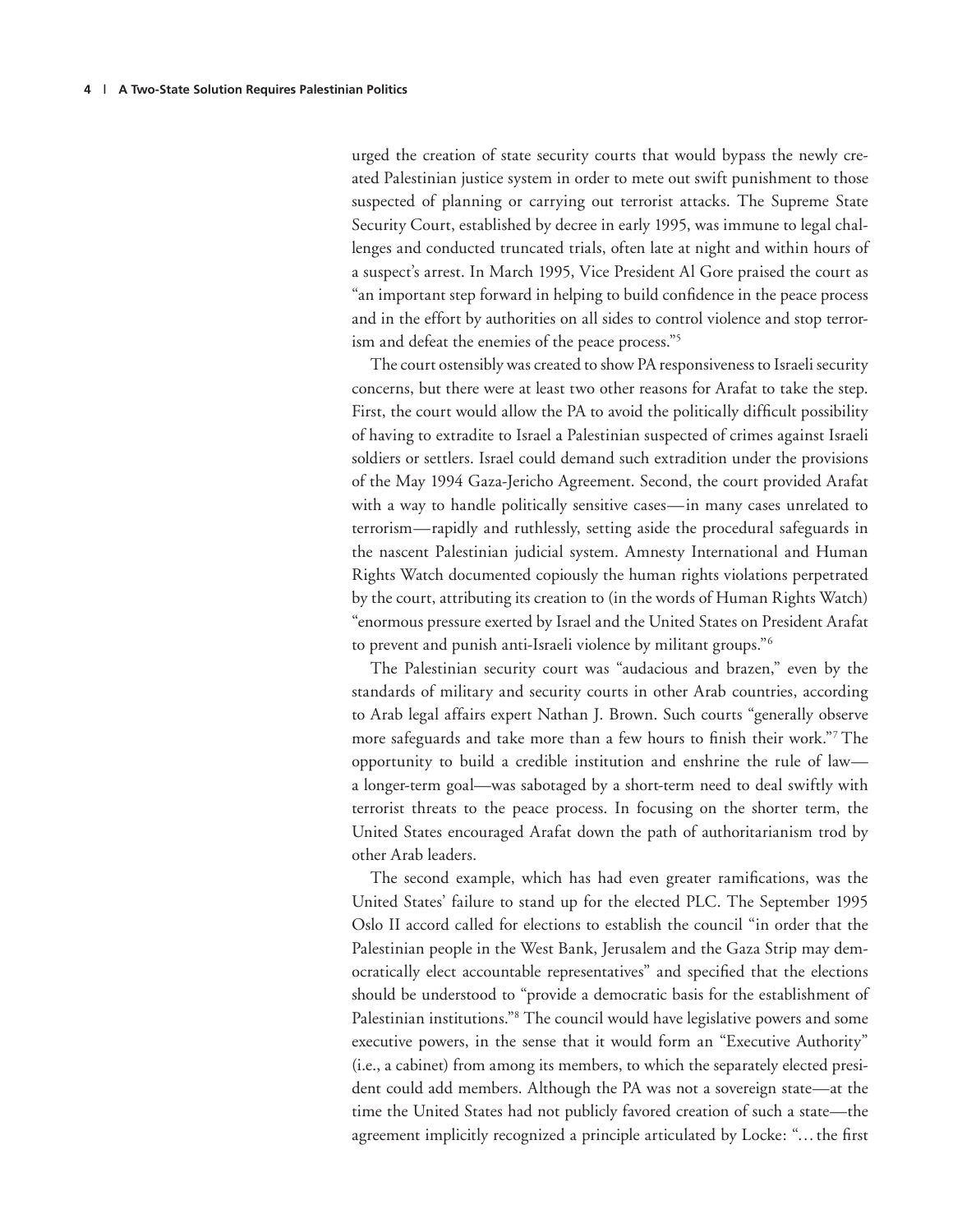and fundamental positive law of all commonwealths is the establishing of the legislative power… ."9

Arafat undermined the PLC from the start, refusing to sign important legislation and insisting on holding broad leadership meetings that blurred the separation of powers. In the words of legislator Ziad Abu Amr, "If the PLC is the embodiment of institutionalization, Arafat's style of leadership is the antithesis of this institutionalization and the concepts of separation of power and power-sharing."10 This was the case even though the PLC at the time was populated by secular nationalists supportive of his broad goals, because the Islamic Resistance Movement (Hamas) had boycotted the 1996 elections to show its opposition to the Oslo agreements.

Even before the first PLC was elected on January 20, 1996 (concurrent with Arafat's election as president of the PA), Palestinian legal experts were at work on a Basic Law that would serve as a legal framework for the interim period and rationalize the patchwork of laws prevailing in the Palestinian territories. The September 1995 Interim Agreement on the West Bank and Gaza Strip, which is also known as Oslo II, specifically tasked the "Palestinian Council" that was to be elected with adopting a Basic Law. PLC deputies immediately embarked on the effort, drawing on the draft Basic Law in circulation and additional legal advice from Palestinian and foreign experts. Arafat took the position that the PLO, not the PLC, should draft the law so that it could apply to Palestinians everywhere, but the train had already left the station: The PLC debated the law and passed it in 1997, referring it to then-President Arafat for his signature.

Having failed to outmaneuver the PLC politically or procedurally, Arafat resorted to a classic bureaucratic method: delay. He refused to sign or even to discuss the law. The PLC presidency asked PLC Legal Committee Chair Ziad Abu Zayyad, PLC Secretary General Rawhi Fattuh, and another deputy to meet with Arafat and explain the importance of signing the law. It did not go well.

"Arafat talked around the subject for two hours, telling stories, etc.," Abu Zayyad said. "Finally I asked him straight out, 'Do you want a Basic Law or not?' He refused to answer. Rawhi said to me, 'He doesn't want it! Let's go.'"

"Arafat was suspicious of all institutions and laws," Abu Zayyad said. "He trusted no one and wanted to keep all power in his hands."11

The United States and Europe held tremendous leverage over Arafat at the time, but were of no real help as the PLC struggled with how to persuade him to endorse the strikingly liberal Basic Law. Nearly all the funding for the PA came from foreign assistance (approximately \$100 million per year from the United States and \$125 million from European donors, according to the Palestinian National Authority's Ministry of Planning<sup>12</sup>) and tax revenue collected by Israel and turned over to Arafat personally. The United States did not object to the Basic Law—in fact, it had funded experts who contributed to its drafting—but did not consider its passage a high-enough priority to raise the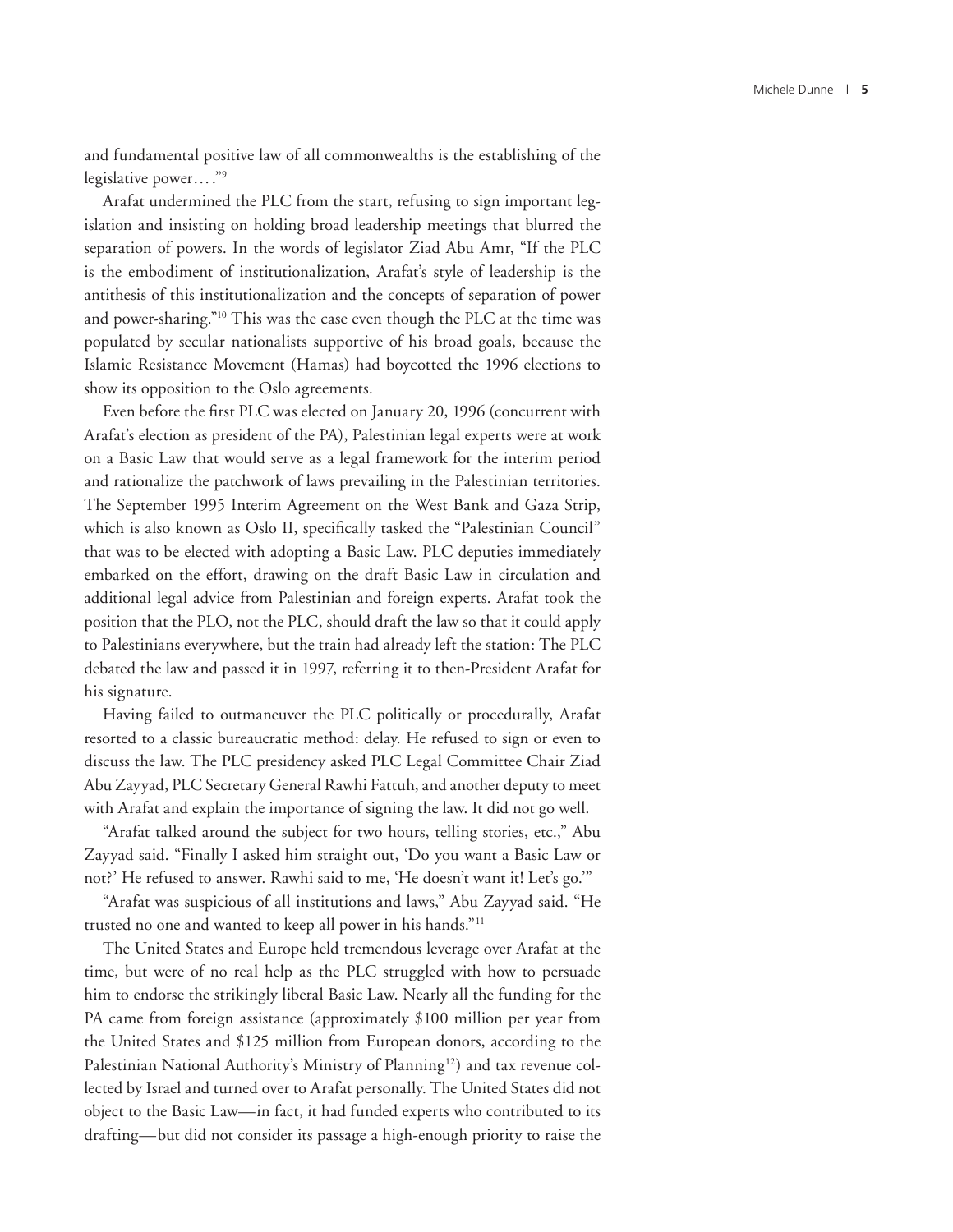issue seriously with Arafat. The message he received was that only two things mattered: continuing negotiations and satisfying Israeli security concerns.

The Basic Law sat in Arafat's inbox until 2002—after negotiations had broken down, the second Palestinian uprising had broken out, the EU had grown increasingly dissatisfied with Arafat's authoritarian ways, and the United States suddenly had become interested in Palestinian reform and institution building in order to circumvent the problematic Palestinian president. But by then quite a bit of damage had been done to the PLC as an institution and the PA as a functioning entity. The absence of a Basic Law for those crucial five years prevented the development of proper relations among the executive, legislative, and judicial branches of the PA; according to PLC Deputy Hanan Ashrawi, "During the 1990s there was no separation of powers; Arafat treated the PLC and the PA as if they were one entity."<sup>13</sup> PLC Deputy Ziad Abu Amr observed that the contempt with which Arafat treated the legislature led to its marginalization. Everyone could see that Arafat cared nothing for democracy and had agreed to hold elections and constitute the PLC only so that the other aspects of the Oslo II accord would be fulfilled: Israeli redeployment from more areas of the West Bank and the expansion of PA jurisdiction.<sup>14</sup> Thus the Basic Law episode demonstrated to all Arafat's determination to run affairs on an ad hoc, personalized basis, and international donors' contentment to let that continue—an approach they would reject a few short years later.

### **Manipulating Palestinian Politics: 2000 to 2008**

The administration of President George W. Bush took office in January 2001 with a radically different conception of the problems plaguing the Middle East from that of the Clinton administration. Even before the September 2001 terrorist attacks that would prompt the Bush doctrine of preemptive action and the spread of democracy, senior officials made clear that they did not share their predecessors' sense that the Arab-Israeli conflict was central and that U.S. diplomacy was crucial. Rather, they saw the region as beset by troublemakers (particularly Iraq, Iran, and Syria) and thought it foolish to try to extinguish regional conflicts while such players were pouring gasoline on the flames. The classic example of this regional meddling was a report that Iraqi leader Saddam Hussein paid \$25,000 to each Palestinian suicide bomber's family.<sup>15</sup>

Moreover, Bush administration officials believed that neither Palestinian leaders nor Israelis had made the difficult decisions necessary for peace, as evidenced by the failure of the Camp David II summit in summer 2000. The outbreak of violence in the fall of that year—and the growing suspicion that Arafat was secretly encouraging attacks despite his pledge a decade earlier to forswear terrorism—added to the Bush administration's conviction that an entirely new approach was needed. The September 2001 terrorist attacks raised sensitivities to a high pitch. The final straw came in January 2002, when Israel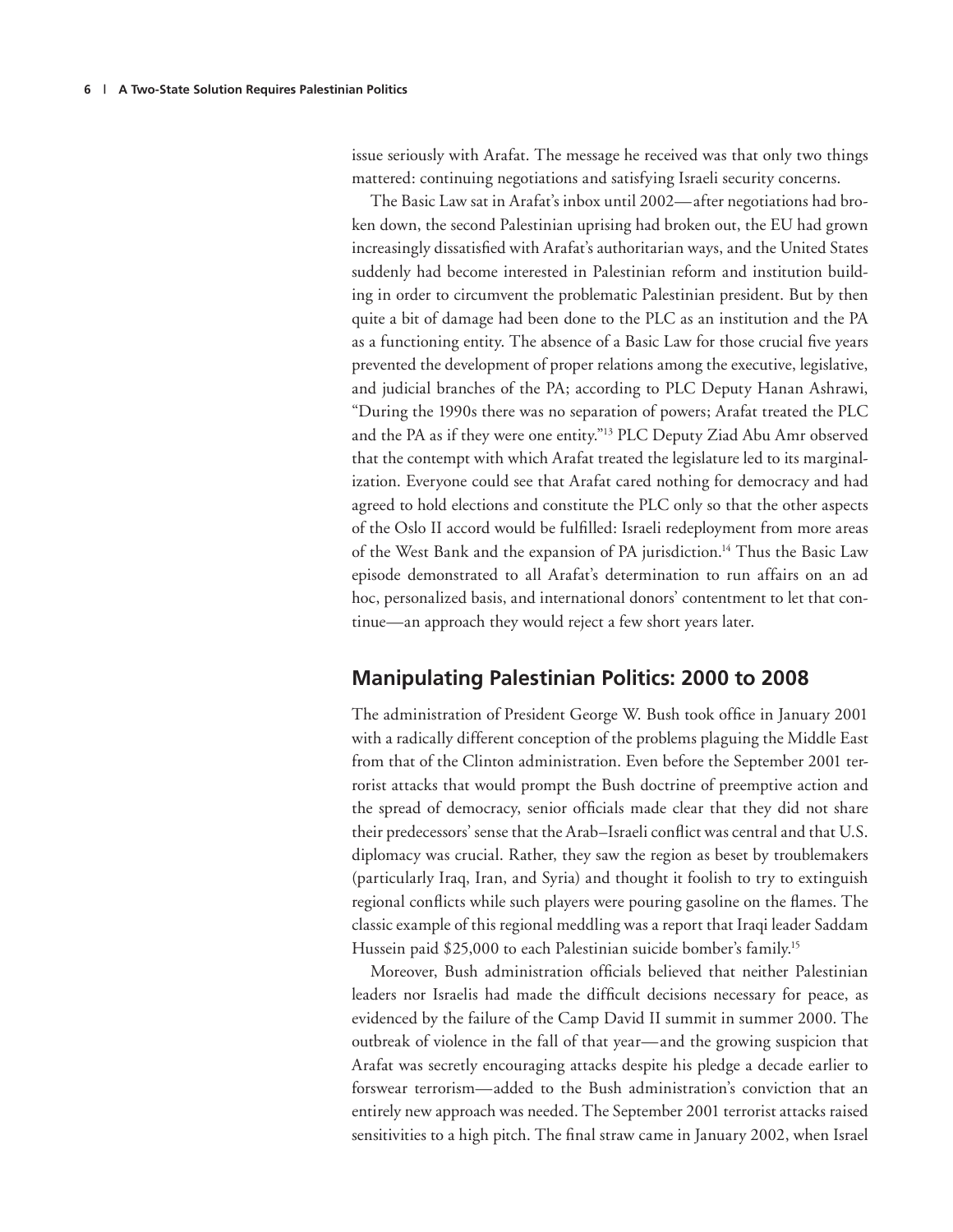captured the *Karine A,* a ship loaded with weapons reportedly supplied by Iran for the PA to use in the uprising.

As Bush and other U.S. officials became convinced that Arafat was no longer a viable peace partner, they began to regret that the United States had done so little to help develop the nonexecutive branches of the PA that could curb his power as president. They turned their attention to the PLC and the cabinet, which according to the Oslo II accords should be composed primarily of PLC deputies. Meanwhile, they discouraged the holding of overdue presidential or parliamentary elections, fearing that a new electoral mandate would strengthen Arafat; the postponement was not difficult to justify in light of the ongoing uprising.

In June 2002, Bush gave a speech announcing two major developments in U.S. policy on the Palestine issue. First, he announced explicit support for the creation of an independent Palestinian state, setting aside the coy refusals to take a position on the issue that had prevailed since 1967. Second, he made clear that the United States would no longer deal with Arafat and called on Palestinian voters to "elect new leaders, leaders not compromised by terrorism" and to "build a practicing democracy, built on tolerance and liberty." He stressed the need for reform of Palestinian institutions in order to promote democracy and fight corruption and terrorism.<sup>16</sup>

Bush's speech paradoxically acknowledged one reality—that the Palestine issue would be resolved only by creating a state—and denied another. By refusing to deal with the Palestinians' chosen leader, however odious, Bush rewound the U.S. position to what it had been before U.S.–PLO contacts began in 1988. Arafat had been elected president in 1996, and although the uprising had postponed new elections, he remained popular enough to be re-elected if subjected to a vote. But unlike in the 1970s and 1980s when the U.S. refusal to talk to the PLO limited its ability to engage with Palestinians, by 2002 Washington had extensive contacts with West Bank and Gaza Palestinians and was able to influence internal politics via diplomacy and assistance programs.

U.S. officials embarked on several efforts to shift the balance of power between the Palestinian presidency and other institutions between mid-2002 and Arafat's death in November 2004. First, they exerted extensive efforts to increase financial accountability and transparency (in cooperation with Finance Minister Salam Fayyad, appointed in June 2002) and to reform and train the security services. Second, they pressed legislators to revise the Basic Law to divert power from the presidency. The supervisory body for this international intervention was the "Task Force on Palestinian Reform," formed in July 2002 of representatives from the Quartet (United States, United Nations, European Union, and Russia) and other donors and international financial bodies.

Under intense international scrutiny and pressure, the PLC passed a set of amendments to the Basic Law on March 18, 2003, creating the post of prime minister and spelling out in great detail the powers and prerogatives of the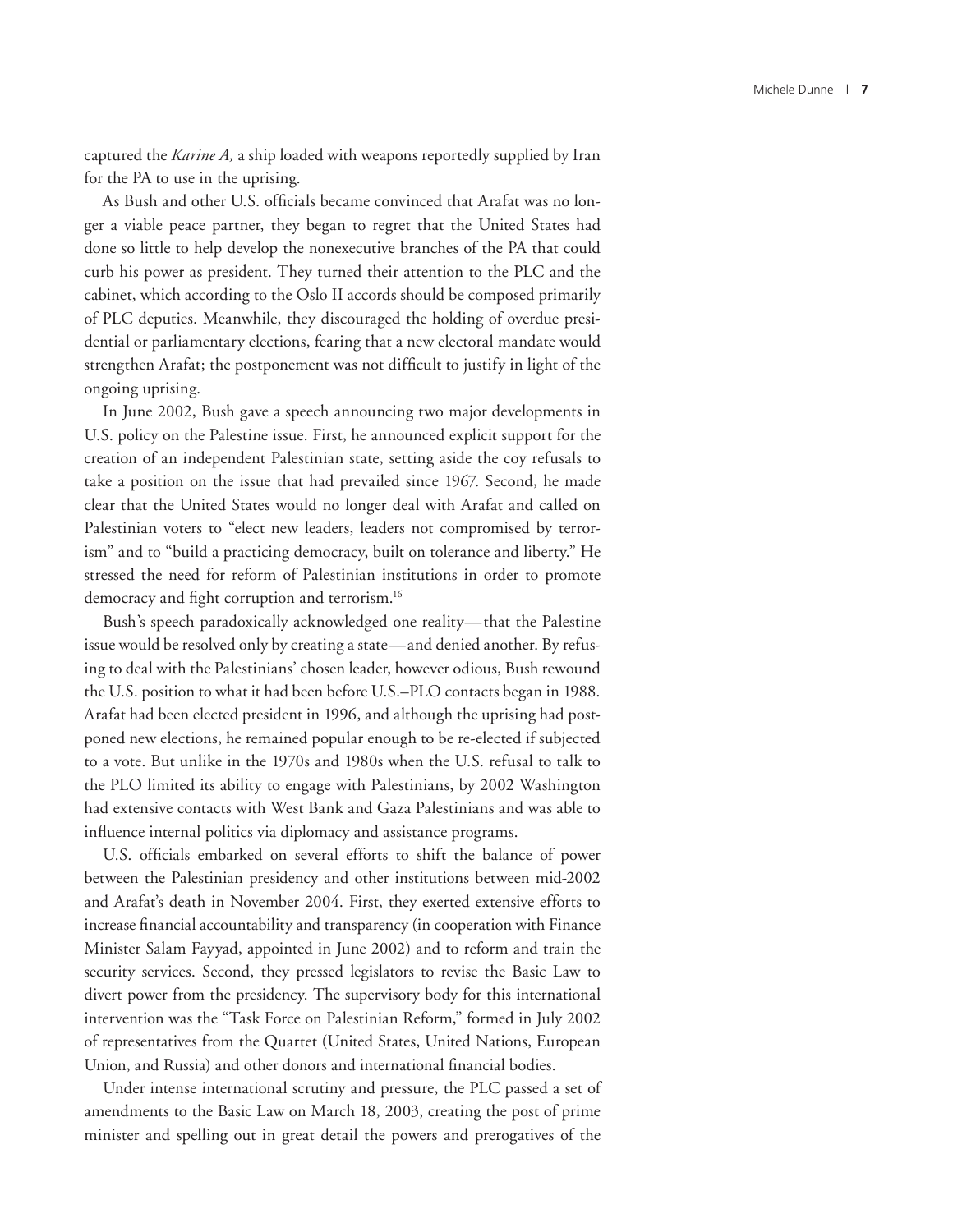prime minister and his government. Mahmoud Abbas, the first Palestinian prime minister, served from that March until he resigned in October 2003, citing a lack of Israeli and U.S. seriousness in pursuing peace efforts as well as the difficulty of working under Arafat.

Looking back on the reform efforts related to the PLC and cabinet, U.S. officials and Palestinian representatives concur that some reforms were worthy and unavoidable (particularly financial reform, and at least some aspects of security reform). However, those changes related to the PLC and cabinet were awkward and had unforeseen negative consequences. "We stunted Palestinian political development," according to a former USAID official, "because we discouraged Arafat from holding elections in 2002–3" in order to deny him a new electoral mandate. "We decided instead that we believed in an 'empowered' prime minister and forced the Basic Law to be amended accordingly."<sup>17</sup> The United States would regret that decision a few years later, when Abbas, who was elected in 2005 to succeed Arafat (who died in November 2004) as president, was forced to name Ismail Haniyyah as prime minister after Hamas's victory in January 2006 legislative elections.

Another problem with the international community's interventionist and instrumentalist approach, according to Ashrawi, was that it displaced and discredited the efforts of Palestinian reformers. She and other deputies, notably Azmi Shuaibi, had been spearheading internal PLC efforts for reform for several years, forming the "National Reform Commission" as well as organizations including Miftah (The Palestinian Initiative for Global Dialogue and Democracy) and Aman (Transparency Palestine) in 1999. Then Bush made his speech in 2002, "and suddenly the United States rushed in, hired dozens of Palestinian consultants, and wanted to spend \$17 million on PLC reform," Ashrawi said. Palestinians understandably started to see such reforms as imposed from outside, and "our internal opponents found it a beautiful way to undermine us,"18 she said.

U.S. efforts to manipulate Palestinian politics from 2002 to 2004 were mild, however, compared with such efforts after the 2006 legislative elections. Much ink has been spilled over whether Bush should have encouraged Abbas to fulfill his 2005 pledge to hold legislative elections as soon as possible. Observers also have regretted that the United States did not insist that Abbas require Hamas to meet certain conditions in order to participate, such as accepting Israel's right to exist, pledging to accept agreements signed with Israel, and renouncing the use of terrorism.

Internal Palestinian politics at the time, however, made it difficult to impose such conditions. Hamas by 2005 had decided its interests were better served by participating in elections than by boycotting, as it had done in 1996. In March 2005 thirteen Palestinian factions signed the Cairo Declaration to signal an end to the second intifada, paving the way for political participation and promising electoral reforms and possible incorporation of Hamas into the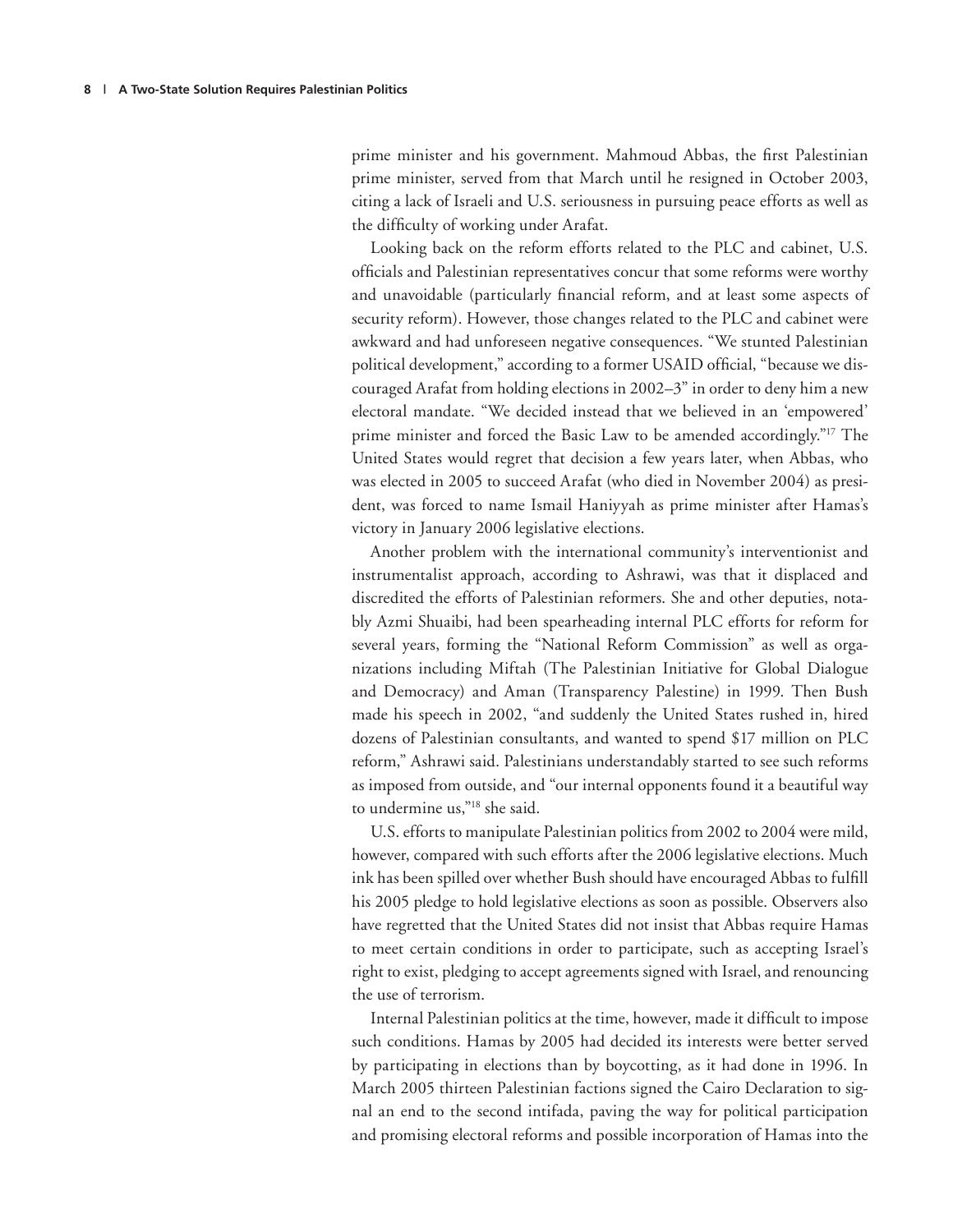PLO.<sup>19</sup> Because the PLC had not created a political parties law, there was no legal basis to prevent Hamas's "Change and Reform" list from participating. In short, Abbas promised that he would hold legislative elections, Hamas wanted to participate, and the clear Palestinian consensus was that the elections would be legitimate only if Hamas were included.

In addition to helping the Palestinians develop a capable electoral commission and electoral system, the United States also attempted to influence the elections' outcome by offering a more unusual form of assistance. In the few months leading up to the elections, USAID made some \$2 million available to Abbas and the PA for short-term projects intended to boost the chances of Fatah, whose political fortunes had suffered due to widespread perceptions of PA corruption and inefficiency.<sup>20</sup> This \$2 million was only a small share of U.S. assistance to the PA, but it was more than parties such as Hamas had to spend on the elections.

However, the effort did not succeed: Hamas's "Change and Reform" list won 74 of the 132 PLC seats, creating a painful conundrum for the United States. West Bank and Gaza Palestinians had held a free and fair election and used their votes to punish Fatah, a ruling party that had failed in negotiations and in governance. In theory that fit well with President Bush's 2002 call for democratization and accountability in Palestine, as well as the freedom agenda that by 2005 had become the organizing principle of his foreign policy. But according to U.S. law, Hamas was a terrorist organization; its continued belligerence toward Israel made giving it U.S. taxpayer dollars legally and politically impossible. Hamas showed no interest in changing its positions to the degree necessary for a breakthrough in relations akin to what happened between the United States and the PLO in 1988.

In a January 30, 2006, statement, the Middle East Quartet laid out three principles that should govern donors' willingness to extend assistance to a new Palestinian government: "non-violence, recognition of Israel, and acceptance of previous agreements and obligations, including the Road Map."21 Hamas formed a government in March, and in April the United States and the EU announced that they would not extend aid to the Hamas-led PA; however, humanitarian assistance would continue to flow to the West Bank and Gaza through nongovernmental organizations. Israel began withholding the tax and custom revenues it collected on behalf of the PA, which found itself under mounting pressure, having lost two-thirds of its revenue. It could not get international financing, either, as banks declined to do business with the PA out of concern that doing so would violate U.S. anti-terrorism laws.<sup>22</sup>

Animosity between the Hamas-led PA and Israel increased in late June 2006, when Palestinian militants captured Israeli soldier Gilad Shalit in a cross-border raid from southern Gaza into Israel. The raid apparently was retribution for a June 24 Israeli raid into Gaza to capture two Hamas members. In the months following the kidnapping, Israel arrested some 40 Hamas PLC legislators, plus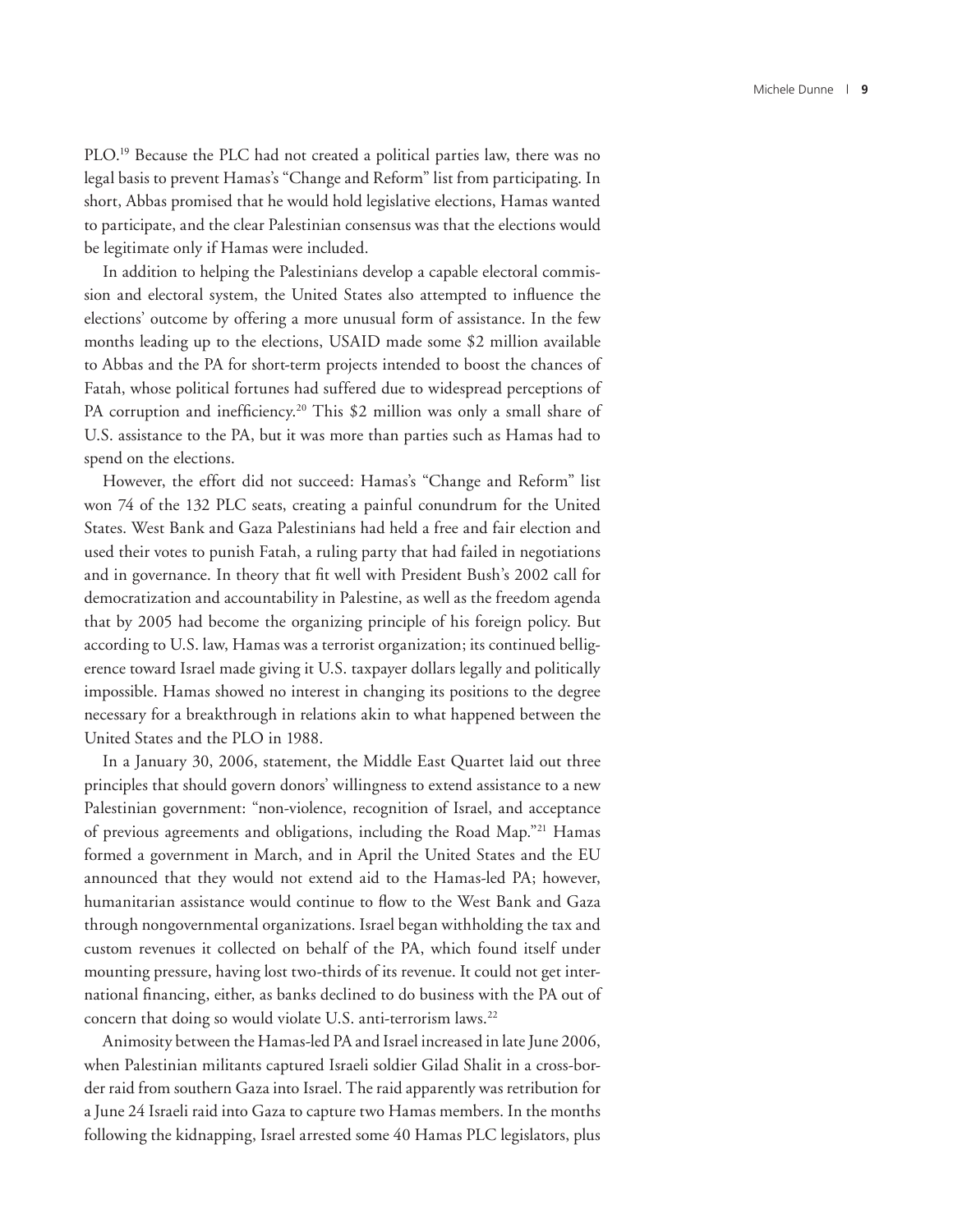several from other factions, effectively paralyzing the legislature. Without its majority in the body, and with speaker Aziz Dweik imprisoned, Hamas would not call the PLC into session. Fatah and its allies did not possess the 70-seat quorum required to convene without Hamas.

While the United States' initial unwillingness to continue funding to a Hamas-led PA—coupled with the acknowledgment that the group had won in a free and fair election—was understandable, later efforts to thwart Palestinian reconciliation and compromise were less so. During 2006 and into early 2007, relations between Hamas and Fatah deteriorated, and violent clashes increased. In early February 2007, Saudi Arabia brokered the Mecca Agreement, which called for ending internecine violence, forming a "national unity government" including ministers named by Fatah and Hamas, reforming the PLO (which had not happened after the 2005 Cairo Declaration), and respecting political pluralism.<sup>23</sup> The agreement created a dilemma for the United States; its response was ambivalent. Washington expressed courteous appreciation for Saudi Arabia's efforts and delayed passing judgment on the agreement until the government was formed.

It became clear once the government was formed and its platform announced in March 2007 that the United States would not deal with it. Although Hamas had taken care to place moderate secularists well known to Washington in some of the key positions (Abu Amr as foreign minister, Mustafa Barghouti as information minister), Haniyya was still prime minister. Moreover, the government's platform did not unambiguously embrace the Quartet principles, although it took steps in that direction by pledging to "honor" agreements made by the PLO. It vigorously defended Palestinians' rights to "all forms of resistance," however, and made no mention of recognizing Israel's right to exist.

U.S. Secretary of State Condoleezza Rice was discouraging during a March 19 joint press conference with EU Foreign Minister Javier Solana: "I'm not going to try to interpret what the right of resistance means, but I'll tell you, it doesn't sound very good to me, when one talks about all forms of resistance." She and Solana concluded that they would continue humanitarian assistance to the Palestinian people and cooperate with Abbas. Among European states, only Norway recognized the unity government and dealt with it directly. Unable to muster international recognition and the crucial financial assistance on which the PA always had depended, the unity government foundered as the two parties moved toward renewed confrontation.

The United States' rejection of the unity government was not its only step that heightened tensions. Its decision to build up security forces loyal to Fatah led Hamas to conclude that an armed coup aimed at overturning the 2006 election results was in the works. This aid expanded and developed security assistance programs that dated to the mid-1990s but had been suspended during the second intifada. The United States maintained it was providing the assistance to ensure that the PA would fight and prevent terrorism, whatever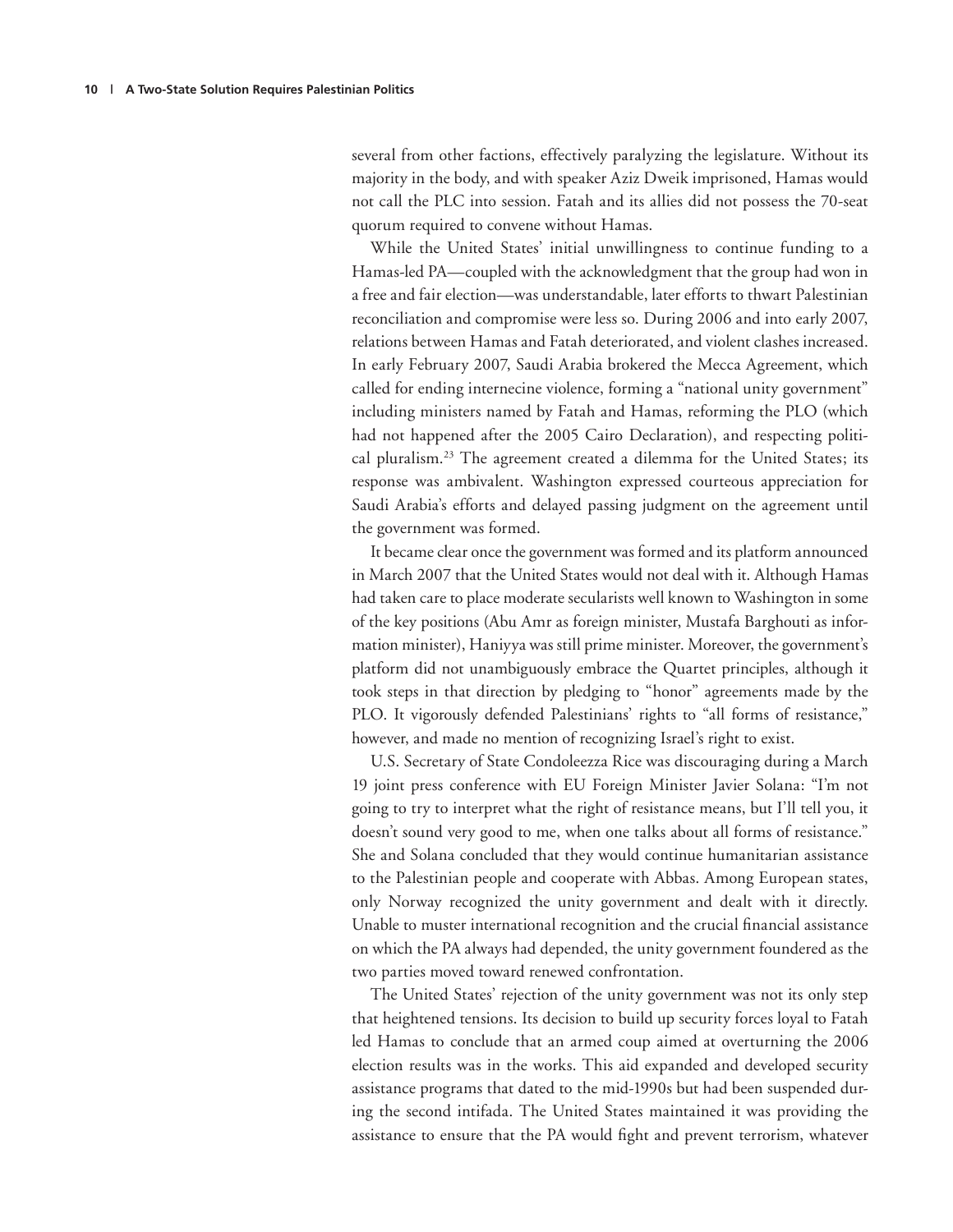Hamas's position might be.<sup>24</sup> But even official explanations of the assistance made clear that the United States saw itself as arming one side against another. Rice clarified the thinking behind the aid in remarks to members of Congress on March 21, 2007: "I believe very strongly we do need to support the development of security forces that are loyal to those who accept the Quartet principles because I'm quite certain that those who do not accept it will continue to build their security forces."25

Hamas preemptively attacked Fatah forces in June 2007, leading to a bloody weeklong battle for Gaza. According to the International Red Cross, more than 500 people were injured and 116 killed.<sup>26</sup> When the fighting ended, Hamas was in possession of Gaza; Abbas retained control of the West Bank. He dissolved the national unity government and appointed a new one composed mostly of capable technocrats (notably Prime Minister Salam Fayyad). This new government enjoyed dubious legitimacy according to Palestinian law but won international support: Donors redoubled their attentions and funding. The United States spearheaded a new negotiating process, inviting Abbas and Israeli Prime Minister Ehud Olmert to Annapolis, Maryland, in November 2007 to inaugurate what turned out to be a year's worth of serious, detailed talks. But before long Olmert was forced out of office on corruption charges, announcing his departure in July 2008 and remaining in office as a lame duck until March 2009. The Bush administration finished its second term not with a breakthrough in peace negotiations but with a three-week Gaza war between Israel and Hamas in early 2009.

### **2009 Onward: The Fayyad Plan and Aborted Reconciliation Efforts**

In 2009 President Barack Obama came into office promising to be "immediately engaged in the Middle East peace process," appointing former senator George Mitchell as a senior envoy on his second day in office. Later that year, after several bruising rounds of public differences with Israeli Prime Minister Benjamin Netanyahu over settlement construction in the West Bank and East Jerusalem, the U.S. administration lowered its sights from attempts to restart direct negotiations to "proximity talks" in which Mitchell would shuttle between the parties in the hope of returning to direct talks.

Abbas, frustrated by U.S. backtracking after Netanyahu refused to freeze settlement construction in September 2009, had said he could not engage in direct talks without a freeze. That October he announced that he might soon resign and in any case would not run for re-election. In a notable sign of how weak the PLO had become, Abbas felt that he needed the blessing of the League of Arab States to engage even in indirect talks, which began in May 2010.

On the Palestinian side, the major developments during this period were several failed attempts at Fatah/Hamas reconciliation and Fayyad's announced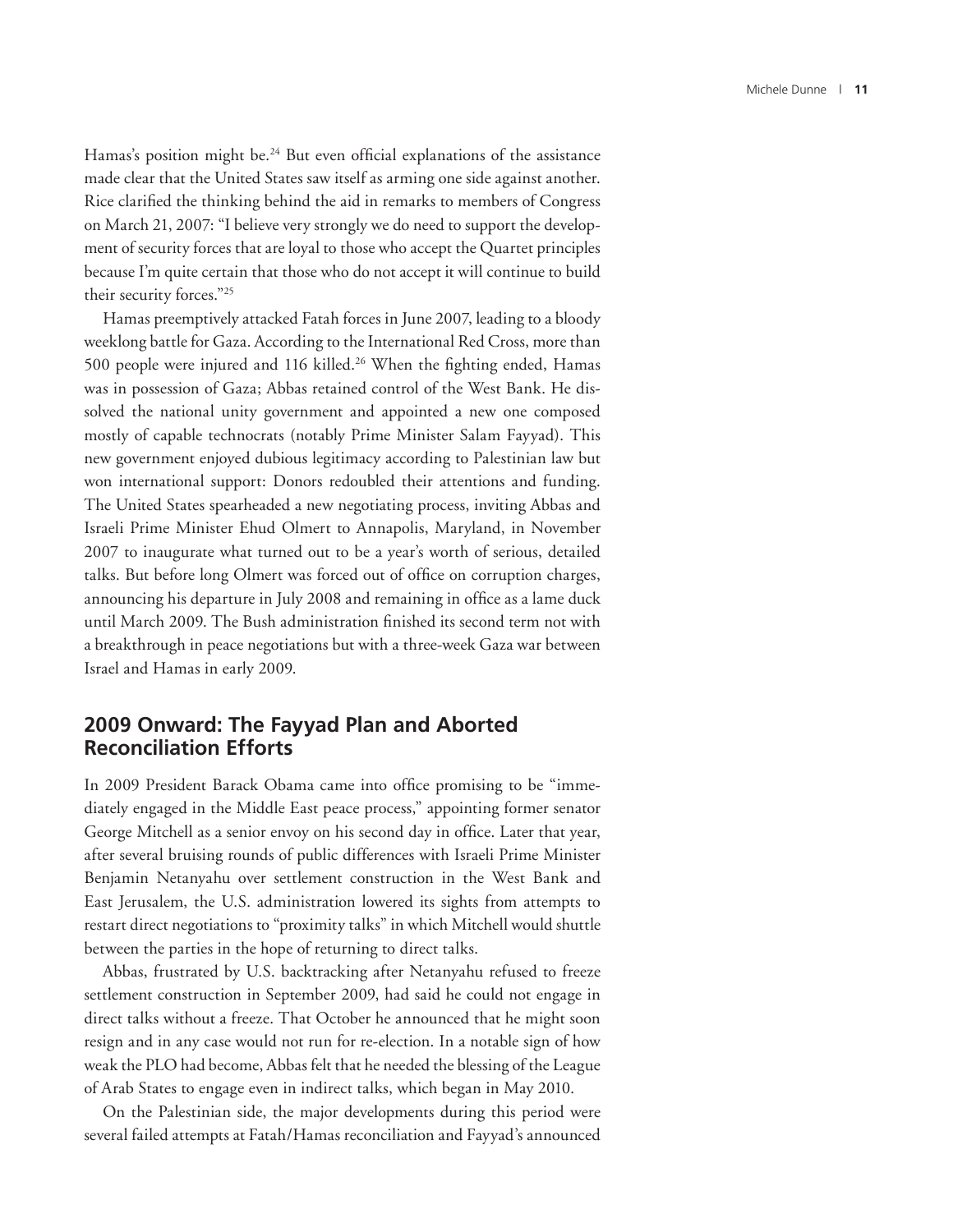plan to build the institutions of a Palestinian state regardless of negotiations. Arab and other governments tried several times to mediate between Fatah and Hamas; Yemen even brokered a short-lived agreement in March 2008. But the most enduring negotiations have been episodic talks directed by Egyptian Intelligence Director Omar Sulaiman and conducted mostly in Cairo. In October 2009 those talks came close to an agreement—Fatah had actually signed, although Hamas had some reservations—but the United States reportedly intervened and privately discouraged Egyptian mediation efforts, while praising them publicly.27

 The Obama administration clearly was not ready for Palestinian reconciliation, but it was more receptive to Fayyad's August 2009 plan, "Ending the Occupation, Establishing the State." Fayyad's government pledged to "develop effective institutions of government based on the principles of good governance, accountability and transparency," in order to "establish a *de facto* state apparatus within the next two years."<sup>28</sup> The program identified institutionbuilding goals including unifying and modernizing the patchwork of laws in the West Bank and Gaza, rationalizing government structures to avoid duplication, improving the PA's use of information and communications technology, improving financial transparency and accountability, and professionalizing human resources management. The program included specific goals for each PA ministry.

Fayyad's plan was innovative in several respects. It was the most detailed and systematic plan to date in which Palestinian leaders took primary responsibility for building a state rather than waiting for it to emerge from negotiations or other outside intervention. Fayyad's reputation for managerial competence and incorruptibility gave the plan credibility in the eyes of the United States and EU, which responded with efforts to marshal resources in support.

Another notable and controversial aspect of Fayyad's program was that it made clear that once the named institutions were built, the Palestinian state should be created and command international recognition regardless of the status of negotiations with Israel. This was not the first time that Palestinian leaders had declared statehood unilaterally; the Palestinian National Council had done so in 1988, winning recognition by most members of the United Nations. This time, however, the European Council added its voice to the implicit threat, reiterating in a December 8, 2009, policy statement its "readiness, when appropriate, to recognize a Palestinian state." In the months between the initial announcement of Fayyad's program and the European statement, hopes for high-level, direct Israeli–Palestinian talks had collapsed, and Europe was keen to show its frustration. It was unclear, however, whether Fayyad's plans for a declaration of statehood enjoyed full support from Abbas, who dismissed the possibility of a unilateral declaration in an April 2010 interview with Israeli television.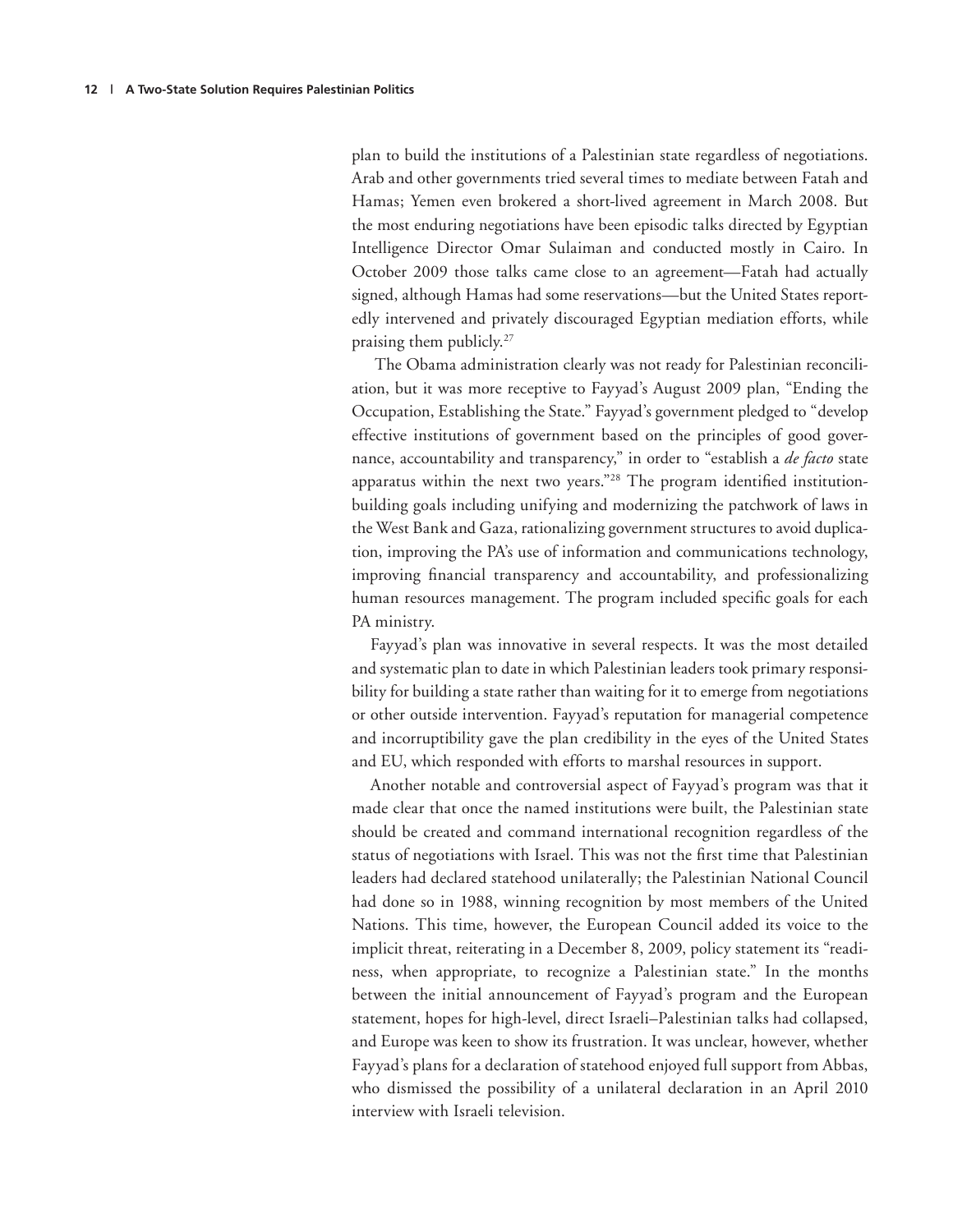The Fayyad plan's can-do spirit is laudable, and the reforms it spells out are needed. It deserves international and Israeli support. But it is unrealistic to see the plan as a substitute for or supplement to negotiations, even setting aside Abbas's recent statement on statehood. The PA can carry out many of the reforms only with Israeli government cooperation, which can be spotty at the best of times and likely would collapse upon a renewal of violence or further deterioration in Israeli–PA relations. The plan will succeed only if there is a gradual expansion of PA authority into certain zones of the West Bank; such expansion clearly needs Israeli agreement.

Beyond the well-known vagaries of Israeli–Palestinian relations, however, the Fayyad plan has another serious limitation: How can the PA develop its institutions without the ability to make laws? Since the PLC last met several years ago, the PA has had to rule through presidential decrees, which are of dubious legality and would need PLC approval when that body eventually convenes. The Fayyad plan recognizes the existing weaknesses of PA legal structures; for example, it tasks the ministry of justice with "developing, in cooperation with all relevant public institutions, an integrated civil and criminal legal framework which safeguards separation of powers." It blithely ignores the issue of legislation, however, while duly saluting the need for "concluding the national dialogue and ending the factional split," as well as holding national elections. The further the Fayyad plan proceeds with carrying out reforms and institutional development by presidential decree, the more likely it becomes that much of this work will be undone when the PLC eventually reconvenes and overturns the decrees.

#### **A New Approach**

The United States has hindered, constrained, and at times actively prevented Palestinians from practicing politics. This excessive U.S. intervention has become a major impediment to meaningful peace negotiations and to building the institutions of an independent, viable Palestinian state. Abbas believes he lacks a popular mandate to take chances in negotiations, but this mandate can come only through free and inclusive elections. And those elections cannot be held without reconciliation between Fatah and Hamas.

Palestinian voters will not accept holding presidential and legislative elections only in the West Bank, because doing so would cement the break with Gaza. It is also far too late to exclude Hamas from Palestinian elections, whatever misgivings outsiders (and some Palestinians) might have about its inclusion in 2006. Without successful talks with Israel in the near future, Abbas and the PA will continue to lose legitimacy. The results of this loss are unpredictable, but likely to be unpleasant, and will drive Fatah toward reconciliation with Hamas.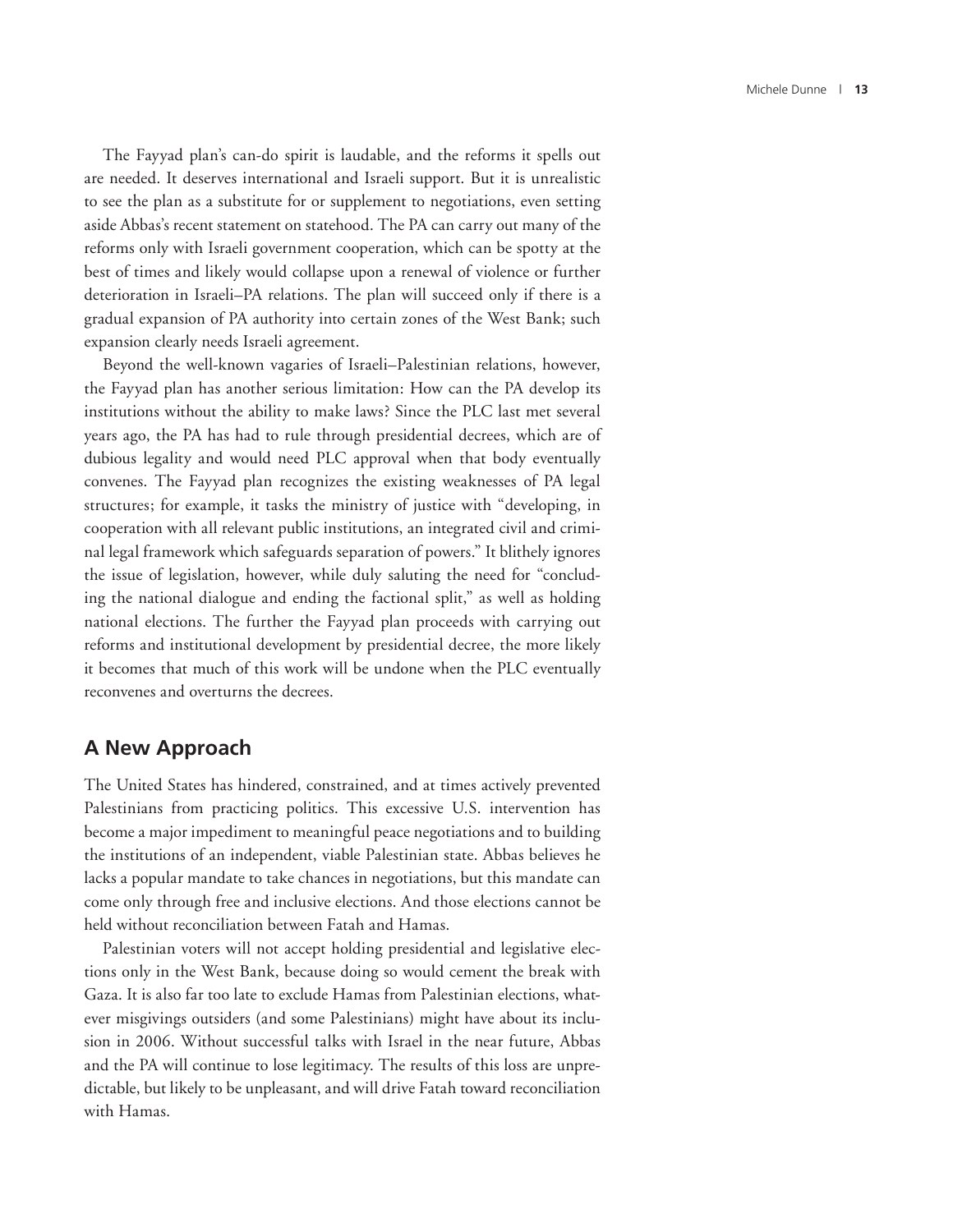Similarly, Fayyad's plan to build the institutions of a state depends on uncertain contingencies such as Israeli cooperation and a lack of Palestinian unrest; it also suffers from serious inherent limitations. Until the PA regains the ability to make laws and extends its authority to Gaza—which can happen only once Fatah and Hamas reconcile—the plan remains far too slender a reed on which to build a U.S. policy toward a Palestinian state.

All roads lead toward the need for Palestinian reconciliation, as difficult as that is for Israel, the United States, and many European states to accept. This does not mean that the United States should open a direct dialogue with Hamas, particularly when that group has not yet renounced the use of terror. But the United States should adjust its policies now in recognition of the inescapable imperative of reconciliation. It should:

- **Pursue a durable state-building plan as well as Israeli–Palestinian negotiations.** The United States historically has focused on securing a negotiated Israeli**–**Palestinian deal at the expense of promoting the emergence of functioning and representative Palestinian institutions. Instead, the United States should take the long view, encouraging the building of Palestinian state institutions in a serious way while pursuing a negotiated agreement.
- **Support the resumption of politics.** The United States has tried for too long to control and constrain Palestinian politics and leadership choices. Decision making and institution building can succeed only if Palestinian democratic political life resumes. The United States should explicitly support the holding of legislative and presidential elections with the participation of all Palestinian parties. The United States also should support negotiations among Palestinians about revisions to the electoral system. Abbas's September 2007 decree, which changed the system from a mixed system to one of complete proportional representation, does not enjoy widespread support.
- **Signal openness to Palestinian reconciliation.** The Fatah/Hamas rift is deeply painful for Palestinians and has distorted and paralyzed political life. It is time to remove the impediments to reconciliation and the excuses for avoiding it by signaling that the international community will accept a deal that allows Palestinians to move forward. The 2007 Mecca agreement and national unity government, although not a panacea, offered an important opportunity; missing it resulted in bloodshed and years of political stalemate. The United States should indicate its openness to a Palestinian *modus vivendi*—even if it does not meet the specific Quartet principles—as long as a Palestinian unity government would be willing to negotiate with Israel and to maintain security cooperation in order to prevent terrorism.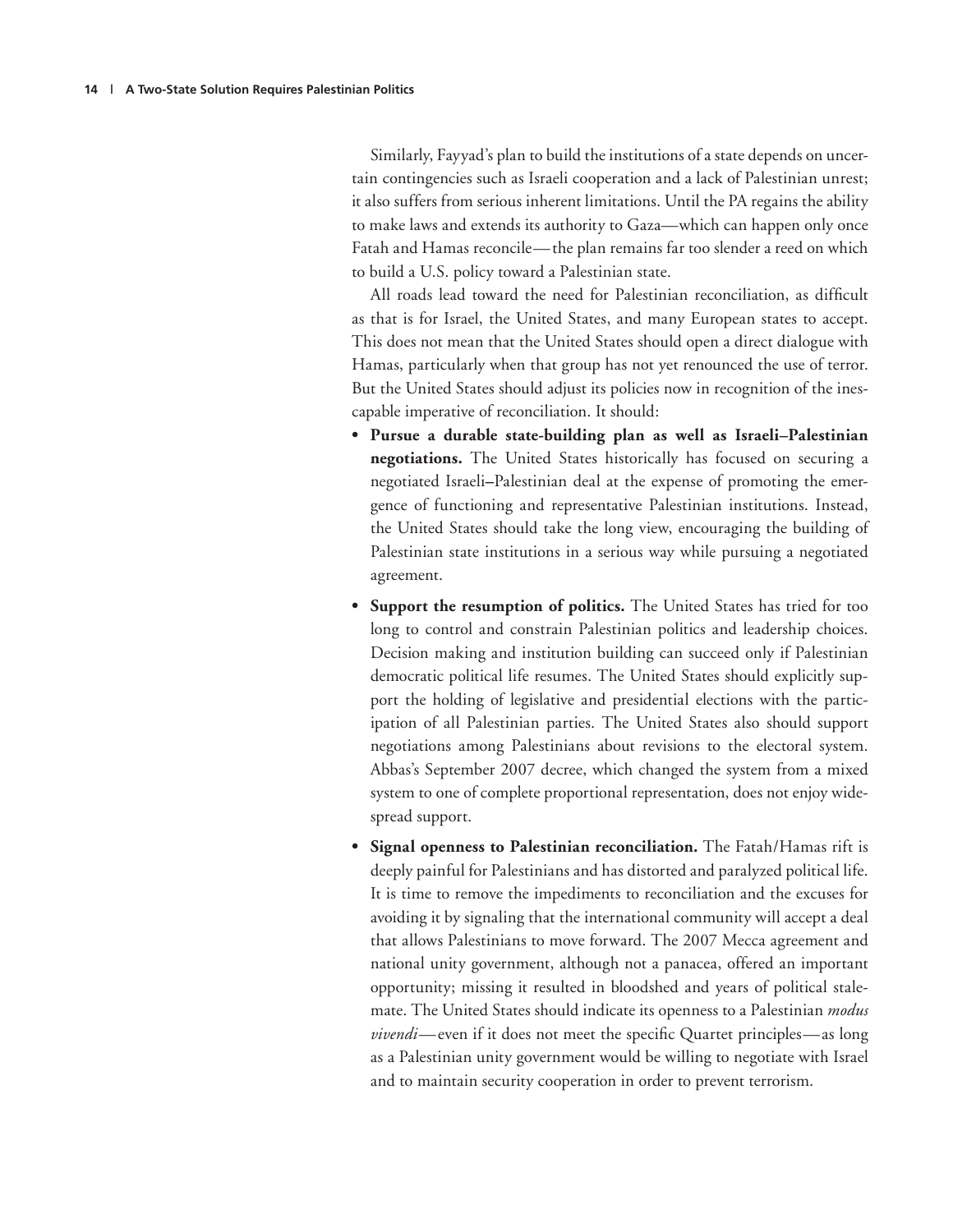One possible objection to the above recommendations is that, by making such changes, the United States would weaken its Palestinian ally (the PA and Fatah) and strengthen Hamas. There is a danger of such an outcome should the United States engage Hamas directly in high profile dialogue, elevating the organization's status. But Hamas need not be strengthened at Fatah's expense should the United States merely encourage Palestinians to work out an arrangement among themselves, on the understanding that the United States will cooperate with the resulting government only if it upholds the PA's security responsibilities and is willing to allow the PLO (which is officially the negotiating party) to negotiate peace.

Some might say that it is fruitless to encourage Palestinian reconciliation because Hamas by definition cannot make peace with Israel. But other Palestinian liberation organizations, such as Fatah and the Democratic Front for the Liberation of Palestine, once defined themselves in terms of Israel's destruction; they later relented to accept coexistence. Hamas does not appear to be on the verge of such a change, but it is pragmatic enough to accept that it cannot impose its will on all Palestinians. Senior Hamas leaders such as Haniyya have said that they support the establishment of a Palestinian state within the 1967 borders and accept the existence of Israel as a political reality. And Hamas has reversed course before: In 2006 it accepted participation in Palestinian electoral politics authorized by the Oslo accords, which Hamas rejects. This makes it reasonable to expect that the group would agree to peaceful coexistence with Israel should negotiations yield a two-state solution that was broadly acceptable to West Bank and Gaza Palestinians.

Israel's refusal to deal with a PA that incorporated Hamas is another possible obstacle to any shift in U.S. policy that permitted Palestinian politics. But Israel is already communicating with Hamas on matters including the release of hostage Gilad Shalit; in fact, there is debate within Israeli circles about whether to deal with the Islamic movement more directly.<sup>29</sup> Many Israelis recognize that isolating and starving Gaza will not destroy Hamas. As long as the PA that would result from any internal Palestinian reconciliation does all it can to prevent militant or terrorist attacks on Israel and is willing to allow the PLO to negotiate with Israel, it will be possible for the United States to persuade Israel to deal with this new government.

 If the United States adopts a policy of encouraging reconciliation and resumption of Palestinian politics, it will have to overcome several obstacles to deal with a PA that might have Hamas support and include Hamas members. The "Palestinian Anti-Terrorism Act of 2006" established stringent requirements for the provision of assistance to a "Hamas-controlled Palestinian Authority." But the United States has shown it can be pragmatic: Consider its continued support to the Lebanese government despite the inclusion of Hizbollah, which is also a terrorist organization according to U.S. law. The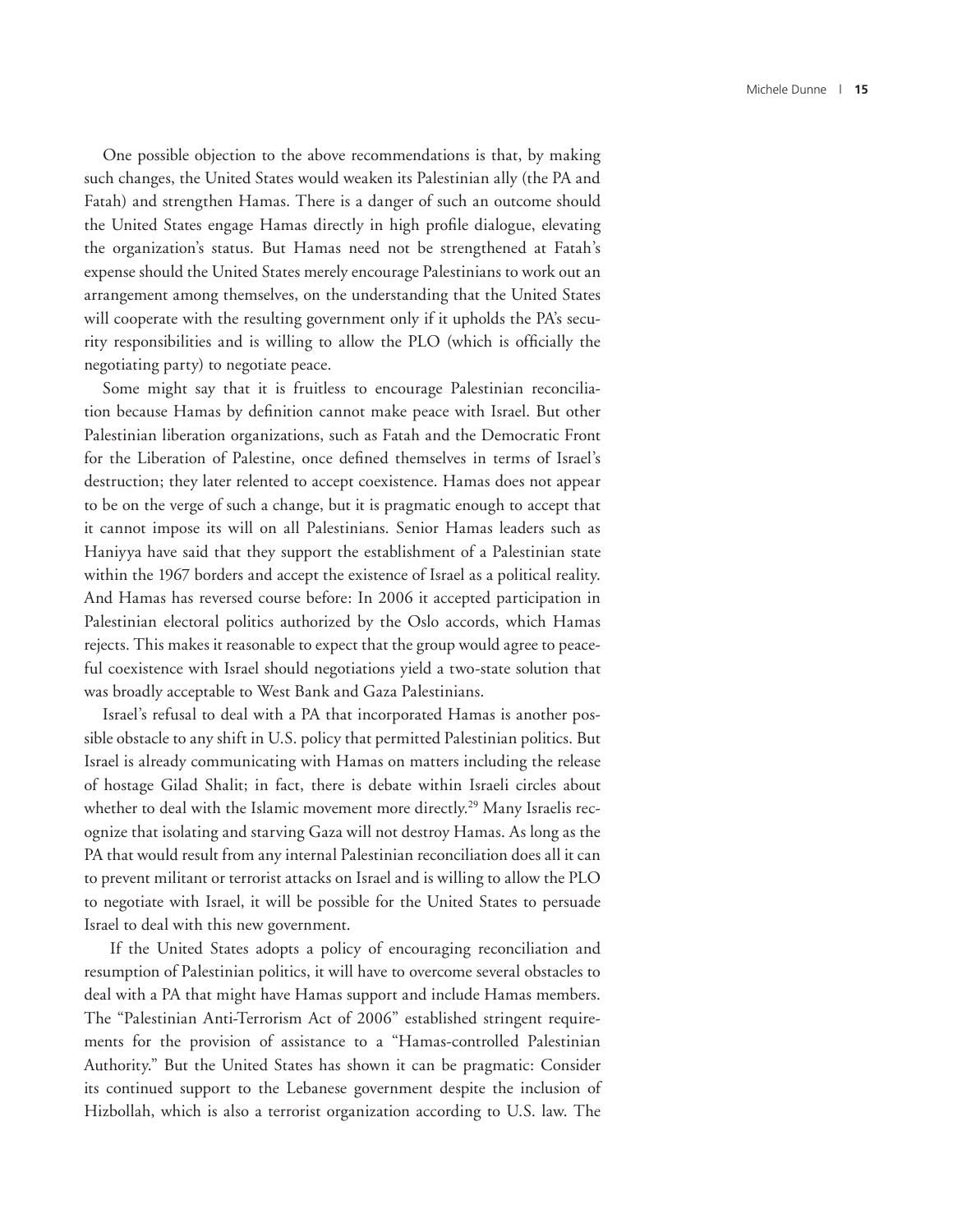United States can work with such organizations if they are not currently carrying out terrorist attacks.

Some might also object that, if Hamas were included in a new PA, the organization would seek to undo many of the positive internal PA reforms brought about by Fayyad. But intra-Palestinian bargaining and compromise on reforms is inevitable; Fayyad cannot complete reforms and make them sustainable without the buy-in that comes from electoral politics.

By allowing political competition in the Palestinian territories, the United States can help lay the groundwork necessary for a lasting peace settlement. And Israel can have faith that a Palestinian negotiating partner possesses enough popular support to make agreements and uphold them. The choices that Palestinian voters make in elections, when they are eventually held, will affect their chances of getting international financial and diplomatic support as well as a peace agreement.

Such elections pose a risk to U.S. interests, but subverting or indefinitely postponing Palestinian politics is not the answer. The failures of the past fifteen years make that clear.

Rather, the United States should encourage Palestinians to make their own choices and be realistic about the likely consequences.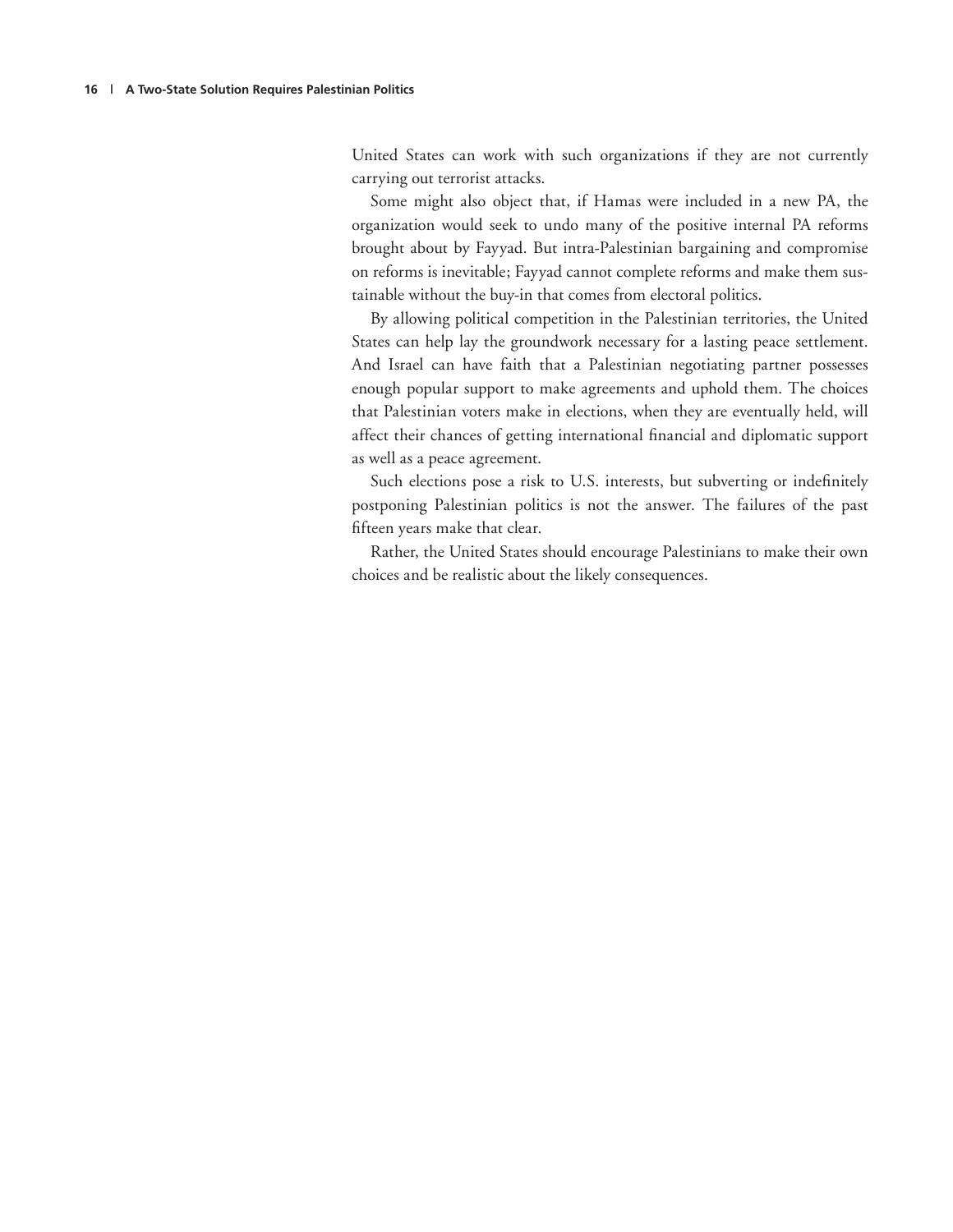## **Notes**

- 1 Joe Klein, "Q&A: Obama on His First Year in Office," *Time Magazine*, January 21, 2010, http://www.time.com/time/politics/article/0,8599,1955072,00.html.
- 2 Thomas Carothers, "The 'Sequencing' Fallacy," *Journal of Democracy,* vol. 18, no. 1 (January 2007), pp. 12–27.
- 3 Edward Abington (former U.S. consul general in Jerusalem), in conversation with the author, October 9, 2009.
- 4 Aaron David Miller (former U.S. senior adviser for Arab–Israeli relations), in conversation with the author, October 14, 2009.
- 5 Mary Curtius, "Gore Meets Arafat, Announces Plan to Use U.S. Aid to Create Jobs," *Los Angeles Times,* March 25, 1995, http://articles.latimes.com/1995-03-25/ news/mn-46930\_1\_peace-plan.
- 6 Human Rights Watch, "Palestinian Self-Rule Areas—Human Rights Under the Palestinian Authority," (New York: Human Rights Watch), September 1, 1997, vol. 9, no. 10*,* p. 25. Amnesty International, "Trials at Midnight: Secret, Summary Unfair Trials in Gaza," (London: Amnesty International), June 1995. Amnesty International, "Five Years after the Oslo Agreement: Human Rights Sacrificed for 'Security'," (London: Amnesty International), September 1998.
- 7 Nathan J. Brown, *Resuming Arab Palestine* (Berkeley, California: University of California Press, 2003), p. 41.
- 8 "The Israeli-Palestinian Interim Agreement on the West Bank and the Gaza Strip," September 28, 1995.
- 9 John Locke, "Second Treatise on Civil Government," Chapter 11, Section 134.
- 10 Ziad Abu Amr, "The Palestinian Legislative Council: A Critical Assessment," *Journal of Palestine Studies,* vol. 26, no. 4 (Summer 1997), p. 94.
- 11 Ziad Abu Zayyad (former Palestinian minister of state), in conversation with author, Ramallah, October 18, 2009.
- 12 Miftah, "Fact sheet: The Palestinian Authority's Sources of Funding," February 2006, available at www.miftah.org/Doc/Factsheets/MIFTAH/English/PA\_ Sources\_of\_Funding2.pdf.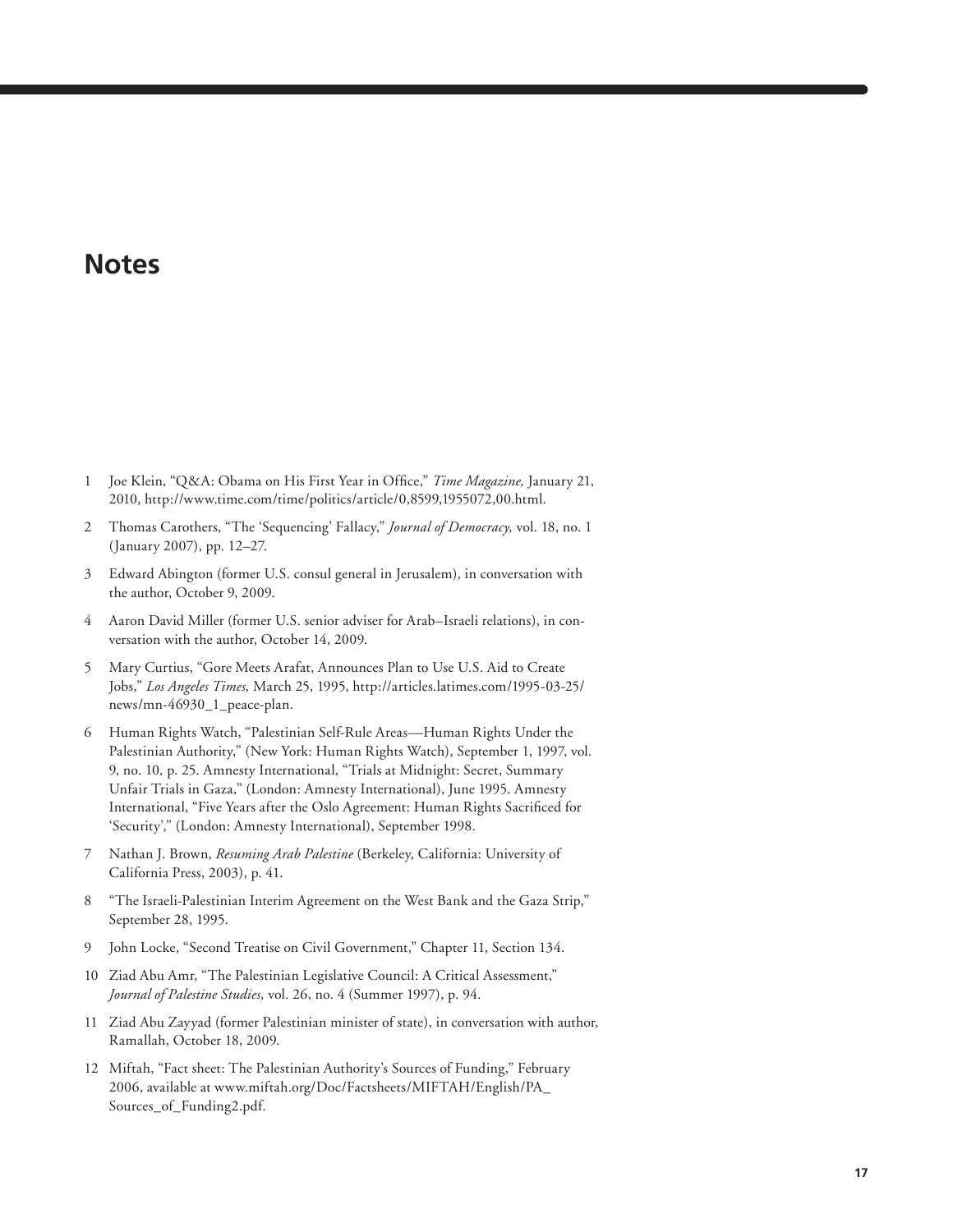- 13 Hanan Ashrawi (member of the Palestinian Legislative Council), in conversation with author, Ramallah, October 18, 2009.
- 14 Ziad Abu Amr, "The Palestinian Legislative Council: A Critical Assessment," *Journal of Palestine Studies,* vol. 25, no. 4 (Summer 1997), p. 93.
- 15 Ken Layne, "Saddam Pays 25K for Palestinian Bombers," Fox News, March 26, 2002, accessed at http://www.foxnews.com/story/0,2933,48822,00.html.
- 16 "President Bush Calls for New Palestinian Leadership," June 24, 2002, transcript accessed at http://georgewbush-whitehouse.archives.gov/news/ releases/2002/06/20020624-3.html.
- 17 Larry Garber (former director of USAID's West Bank and Gaza mission), in interview with author, Washington D.C., October 9, 2009.
- 18 Hanan Ashrawi (member of the Palestinian Legislative Council), in conversation with author, Ramallah, October 18, 2009.
- 19 "Cairo Declaration," March 19, 2005, available at http://www.palestine-pmc. com/details.asp?cat=2&id=849.
- 20 Scott Wilson and Glenn Kessler, "U.S. Funds Enter Fray in Palestinian Elections," *Washington Post,* January 22, 2006, http://www.washingtonpost.com/wp-dyn/ content/article/2006/01/21/AR2006012101431.html.
- 21 Statement by Middle East Quartet, January 30, 2006, available at http:// unispal.un.org/UNISPAL.NSF/0/354568CCE5E38E5585257106007A0834.
- 22 For more on U.S. measures against the Hamas-led PA, see Paul Morro, "International Reaction to the Palestinian Unity Government," Congressional Research Service, May 9, 2007.
- 23 Mecca Agreement, February 9, 2007, available at http://www.jmcc.org/ Documentsandmaps.aspx?id=690.
- 24 For a history of this issue, see Jim Zanotti, "U.S. Security Assistance to the Palestinian Authority," Congressional Research Service, June 24, 2009.
- 25 Condoleezza Rice, "International Affairs FY 2008 Budget," remarks before the U.S. House, Committee on Appropriations, Subcommittee on State, Foreign Operations, and Related Programs, March 21, 2007. Available at http://2001-2009.state.gov/ secretary/rm/2007/mar/82015.htm.
- 26 International Committee of the Red Cross, "Gaza-West Bank—ICRC Bulletin No. 22/2007," news release, June 15, 2007. Available at http://www.alertnet.org/ thenews/fromthefield/220224/025f24b73a37ef712ad576eb84b22e84.htm.
- 27 Avi Issacharoff and Barak Ravid, "U.S. to Egypt: Fatah-Hamas Deal Undermines Israel-PA Talks," *Haaretz,* October 15, 2009. Available at http://www.haaretz.com/ print-edition/news/u-s-to-egypt-fatah-hamas-deal-undermines-israel-pa-talks-1.6197.
- 28 Palestinian National Authority, "Palestine: Ending the Occupation, Establishing the State," Program of the Thirteenth Government, August 2009, available at http:// www.americantaskforce.org/ending\_occupation\_establishing\_state\_introduction.
- 29 See for example David Zonsheine, "Israel Must Talk to Hamas Before it is Too Late," *Haaretz,* March 9, 2010, and Efraim Halevy, "Why Not Hamas?" *New Republic,* March 26, 2010.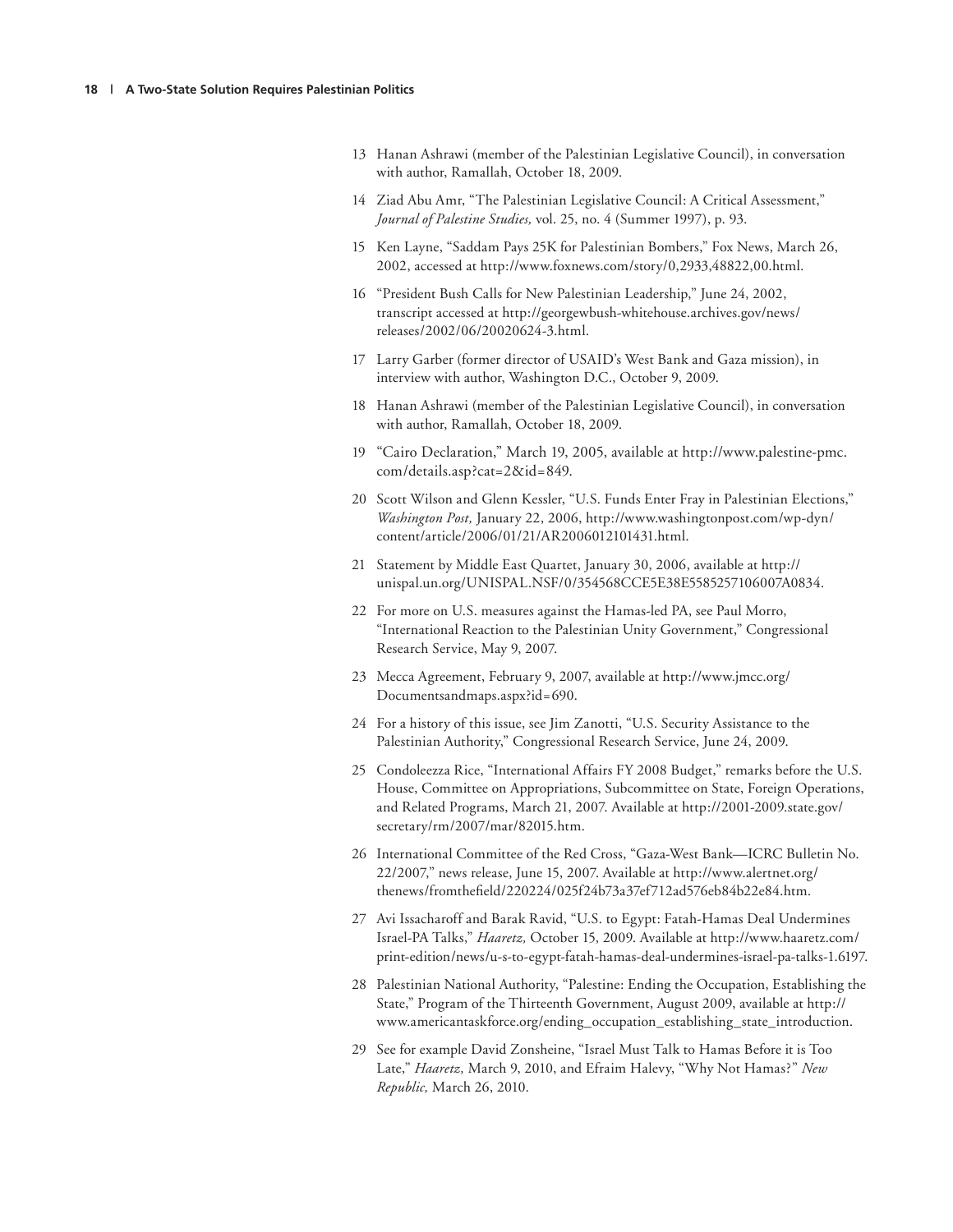## **About the Carnegie Endowment**

The Carnegie Endowment for International Peace is a private, nonprofit organization dedicated to advancing cooperation between nations and promoting active international engagement by the United States. Founded in 1910, its work is nonpartisan and dedicated to achieving practical results.

Following its century-long practice of changing as global circumstances change, the Carnegie Endowment for International Peace is undertaking a fundamental redefinition of its role and mission. Carnegie aims to transform itself from a think tank on international issues to the first truly multinational—ultimately global—think tank. The Endowment has added operations in Beijing, Beirut, and Brussels to its existing centers in Washington and Moscow. These five locations include the two centers of world governance and the three places whose political evolution and international policies will most determine the near-term possibilities for international peace and economic advance.

The Carnegie Middle East Program combines in-depth local knowledge with incisive comparative analysis to examine economic, socio-political, and strategic interests in the Arab world. Through detailed country studies and the exploration of key cross-cutting themes, the Carnegie Middle East Program, in coordination with the Carnegie Middle East Center, provides analysis and recommendations in both English and Arabic that are deeply informed by knowledge and views from the region. The Program produces the *Arab Reform Bulletin* online journal—in English and Arabic—covering political, economic, and human rights developments in Arab countries as well as U.S. and European policy toward the region. The *Arab Reform Bulletin* engages readers from across the world, building on a long track record as a reliable and innovative source of analysis and information on reform issues inside the Arab world.